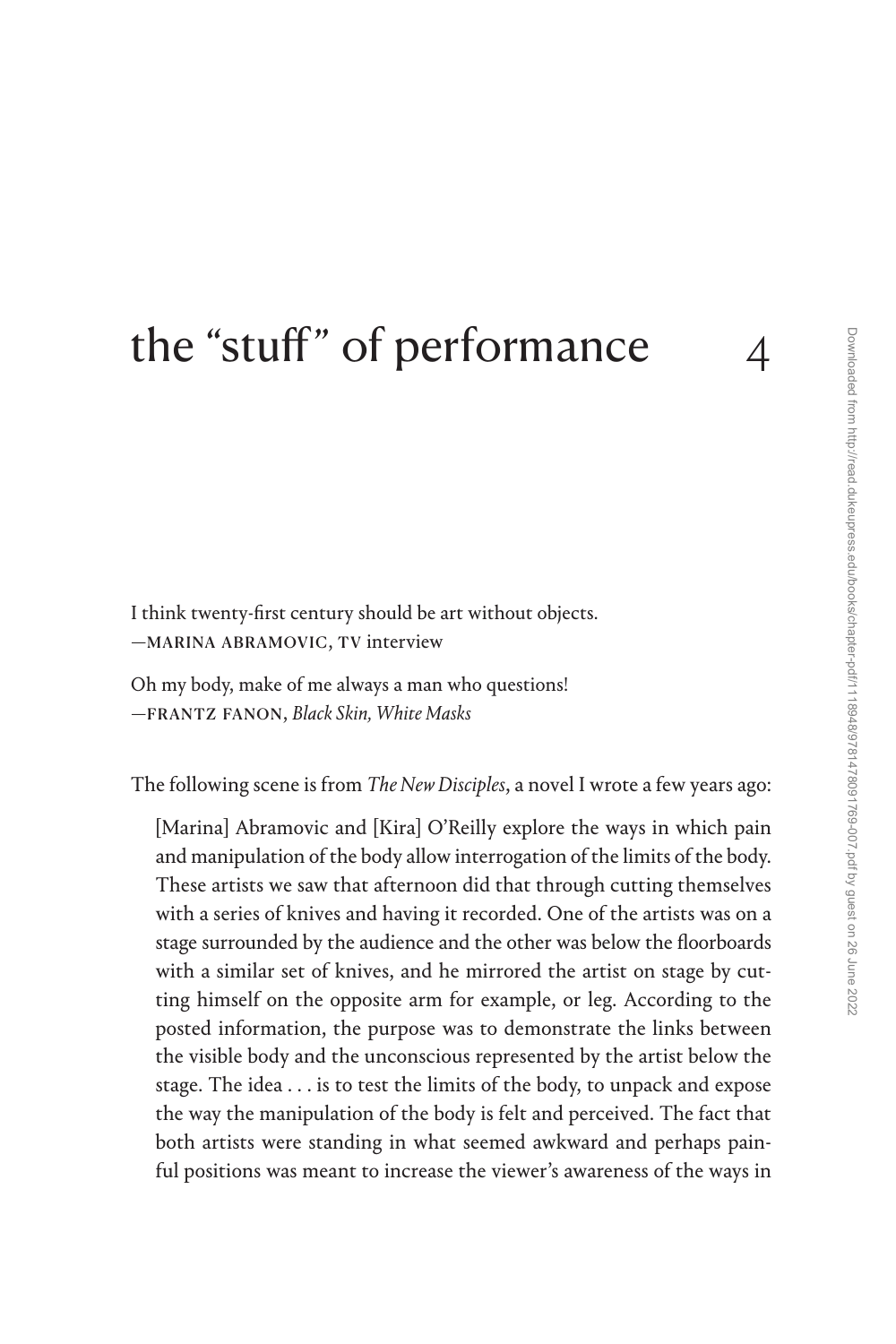which pain is communicated and how it informs our thought and behavior. The body becomes both the means for understanding sensation and also the product of sensation. The body becomes fully aware of itself and known by others.<sup>[1](#page--1-0)</sup>

In this section of the story a professor provides context for questionable activity: She had used the manipulation (i.e., cutting) of bodies to fuel the creativity necessary to finish the book that would gain her tenure. In the quotation above, she is discussing with a priest, Father Ford, what first triggered her turn to the physical penetration of the bodied naming-thing. She comes to realize a deep connection between herself as a naming-thing and her circumstances. In her case, the cutting of other naming-things, and eventually herself, produced states of mind and being that entailed a reimaging of relationships: naming-thing—thing-thing—naming-thing—thing-thing, and so on. The knife (thing-thing) and the body (naming-thing) cut by the knife gave her sensations that made possible the production of her manuscript (thing-thing).

## Performance

My limited encounter with Marina Abramovic inspired for me possibilities concerning the ways in which manipulation of bodied naming-things vis-à-vis exchange with other naming-things in relationship to thing-things might add perspective to my presentation of religion as a technology.<sup>[2](#page--1-0)</sup> The vibrant encounter between time, space, naming-things, and other things all entwined captures, reads, and thinks that mapping of interplay. Performance art, then, is always and already a matter of interconnections to and between various cultural codes and social programs.<sup>[3](#page--1-0)</sup> By extension, there is, I argue, a symbiotic relationship between art—in this case performance art—and religion as a technology in that they enact the same consideration on what Amelia Jones in another context calls "a different register.["4](#page--1-0) I would add that this alternate "register" includes a grammar and vocabulary that capture what religion as a technology exposes, and articulates it mindful of its inherent fluidity. While still entailing a mediated modality of expression, its permissive and provocative nature gives performance art a receptive quality that makes it ideal for exposing and naming openness and interplay.<sup>5</sup> Performance art, as it is, implodes traditional arrangements of religious practices and teachings in the form of traditions such as Roman Catholicism and Protestant Pentecostalism, but it is just the type of structuring of experience that can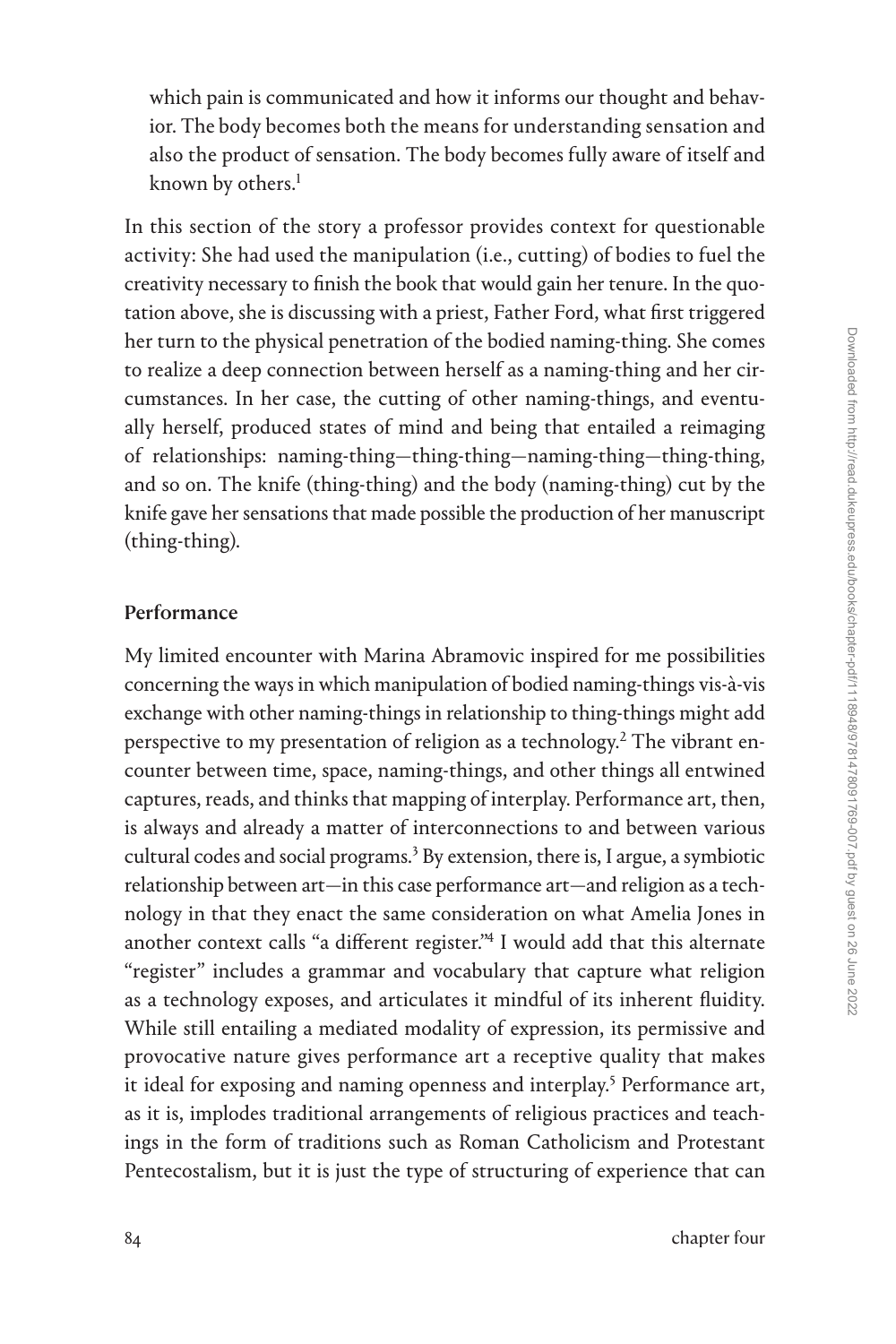enliven religion as I have sought to define and present it—a theorization of religion that assumes no intentional forms, privileges no particular intent, and challenges the very nature of religion as a "something" as opposed to a method of seeing.<sup>6</sup> This mode of artistic activity "embodies" the inclinations advanced by this technology regarding the openness of things in that it "has been a medium that challenges and violates borders between disciplines and genders, between private and public, and between everyday life and art, and that follows no rules."[7](#page--1-0) The resulting and central questions are as follows: What are the limits of the naming-thing, and what are the limits of the naming-thing's ability to "speak" through the manipulation of itself as thing-thing? What are the necessary (if any distinctions) between bodied naming-thing and thing-thing?

What I intend to portray in the following pages will become clear. But for now, I simply point to an observation made by Allan Kaprow regarding the nature and function of art. He refuses to make a distinction between life and art, instead referencing "lifelike art" over against "artlike art."[8](#page--1-0) The latter assumes art is a distinct modality of expression that is disconnected from mundane experience in any significant way. However, the former reflects art as already and always connected to life. It is, in his words, "art in the service of life.["9](#page--1-0) It is this posture or function of "service" that is significant here. But rather than life in more general terms, I posit the benefit of understanding (and interrogating) art as the presentation of the openness of things. This is more than religious art, and more fundamentally lodged in the structuring of thing-things and naming-things than that. Or, as Kaprow notes regarding "lifelike art," "It is not a 'thing' like a piece of music or a sculpture that is put into a special art container or setting. It is inseparable from real life."[10](#page--1-0)

### On the Art of Performance

The development of performance art is tied to sociopolitical shifts and changes in cultural sensibilities (toward collective life) during tumultuous years of the mid-twentieth century. Old artistic postures and assumptions failed to capture the times. Hence, "work," writes Lynn MacRitchie, "which came to be called live or performance art emerged most powerfully in Europe and the United States at moments of artistic or social crisis, when formal aesthetic or social structures were perceived to be inadequate or had actually collapsed."<sup>11</sup> Marked by World War II and followed by the Vietnam War, the trauma of violence on an international level, in all its existential madness, could not be soothed or even explored using artistic practices that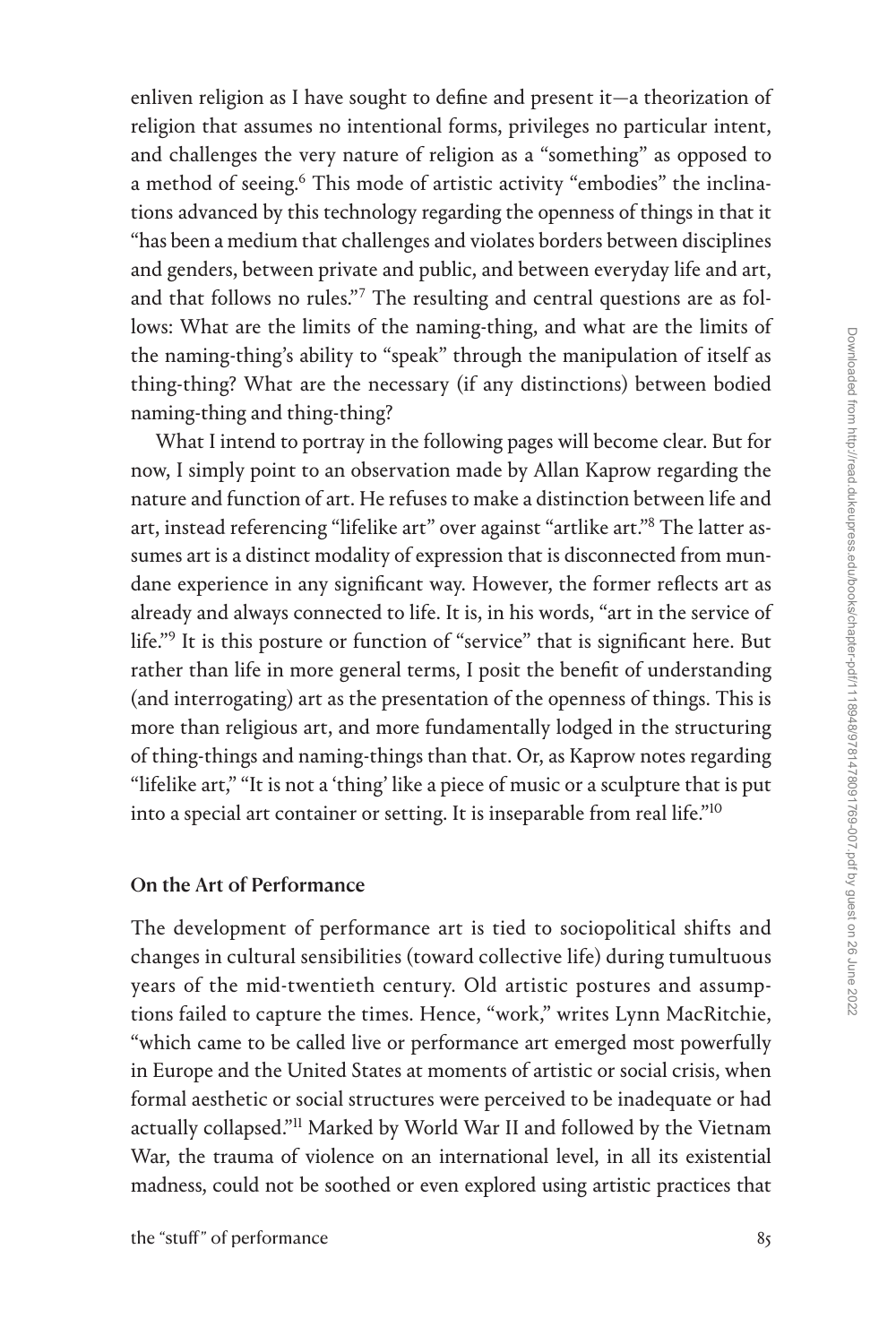maintained as stable the naming-things that were in fact the fuel for world conditions. Performance art entailed confrontation so as to urge reconsideration of naming-things by, in a deep and significant way, linking what they do to what they are.

Hence, using performance art, I make a turn and consider how one might think about bodied naming-things manipulating themselves as thingthings and thereby blurring if not destroying distinction.<sup>12</sup> This turn further shifts dynamics and creates awareness that neither naming-things nor thingthings have fixed meaning or function. Both are defined in a significant manner through their "li-ness": naming-thingliness and thing-thingliness. Here "li-ness" is meant to suggest a particular vibrancy that calls attention to the "qualities" of the naming-thing and thing-thing and in the process draws viewers and artists into circumstances otherwise invisible.<sup>13</sup> The conflation of naming-thing and thing-thing fosters this move because, again, it rejects the assumption of sustainable distinction.<sup>14</sup> A clear example of this is Jim Dine's *The Smiling Workman* (1960) in which, "dressed in a red smock, with hands and head painted red, and a large black mouth, he drank from jars of paint while painting 'I love what I'm . . .' on a large canvas, before pouring the remaining paint over his head and leaping through the canvas."[15](#page--1-0)

To the extent it concerns itself with the portrayal of life in its ordinary arrangements and activities, performance art often requires a "space" of exchange beyond the restrictions of the formal gallery. Artistic movements such as Pop Art, Neo-Expressionism, and so on raised questions concerning the proper form and content of art, yet the questions raised by performance art push through a refusal to allow firm boundaries between artist and viewer. It raises issues regarding the nature of art but pushes the boundary by not simply challenging the nature of a thing-thing as art (i.e., Pop Art) or the naming-thing as the proper story and source of art, but instead it blurs the line between naming-thing and thing-thing[.16](#page--1-0) I say this mindful of the manner in which performance art's "in the moment" quality supports my assertions but also poses a challenge noted by numerous scholars and artists: few are able to experience this mode of art "in real time" but rather come to know it through books, films, photographs, and so forth that reify it somewhat and move it at least a degree or two away from the initial expression of interplay. This work is of a limited duration. "Live" performance destabilizes by removing the opportunity to fix and reflect. The "work" of art takes place in "real" time and demands attention without the ability to hold and process at a later moment. It's gone, done, and there are memory and representations to provide a cartography of engagement and response. As Laurie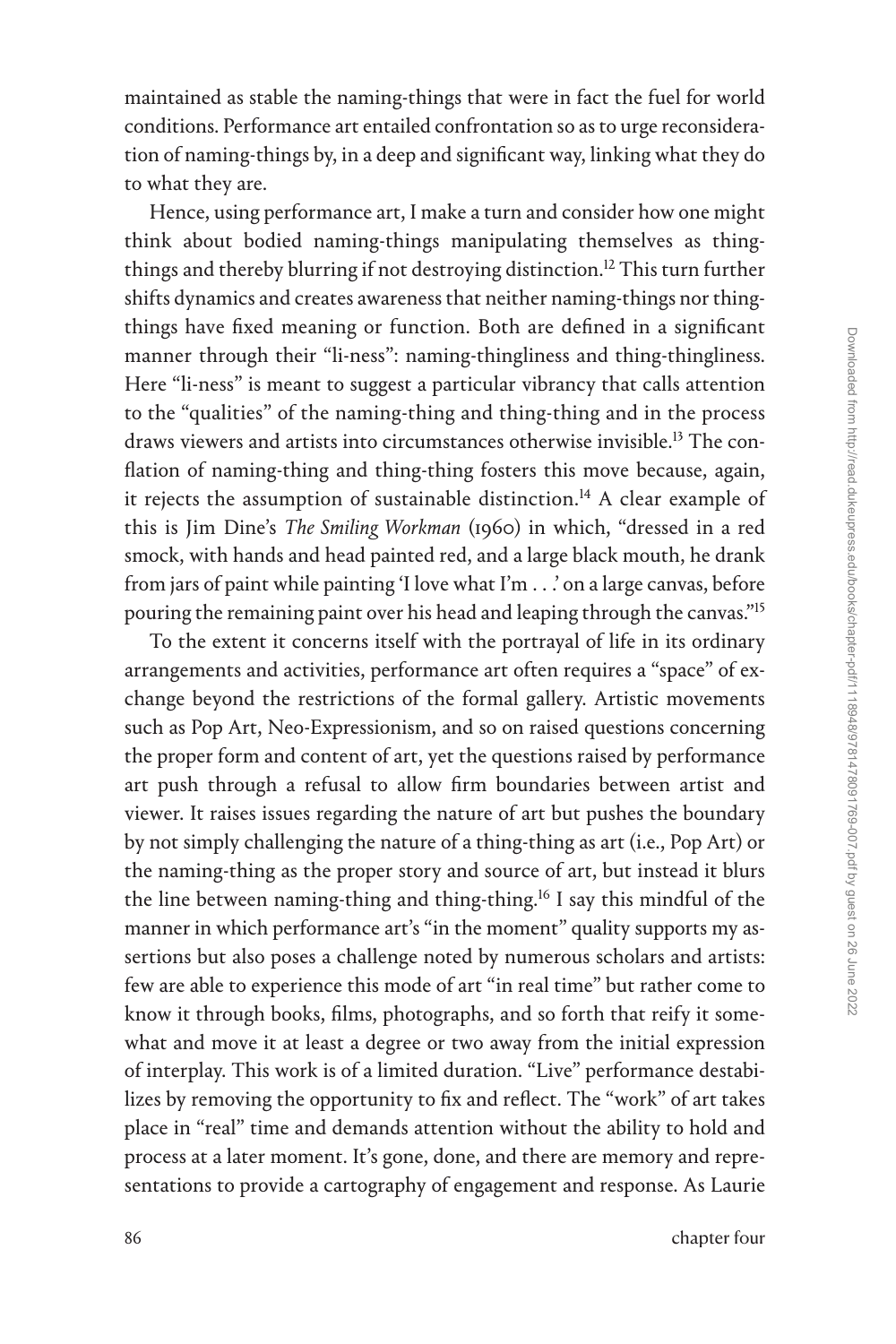Anderson says when reflecting on developments during the late twentieth century, "Live art is especially ephemeral. Once performed, it tends to become myth and a few photos and tapes." It is, in a word, "an art form that resists documentation.["17](#page--1-0) Still, this qualification notwithstanding, it offers a useful framework. There is support for my argument regarding the limited impact of this qualification in a thought offered by Laurie Carlos: "It is the element of duration, of time, that is at the heart of a performance. But there is a time of experiencing and a time of memory, of reliving in the imagination, and there is no essential contradiction between the two."[18](#page--1-0) Nonetheless, the "live" quality also demands the involvement of other naming-things; demands can be made of the viewer that cannot be made when the viewer leaves the space and enters back into familiar restraint. To directly encounter performance art in the moment is to be pulled and pushed, to have naming-things engaged and challenged.<sup>19</sup> There are more pointed examples of this, such as "do-it-yourself artworks" in connection to which the viewer might be given a series of instructions or invitations that involve her doing the art by following the prompts provided[.20](#page--1-0)

The ability to buy performance art would entail a falling back into distinction between naming-things and thing-things that this modality of art intends to disrupt. It is not knowledge for purchase; instead, it is to be experienced. Nonetheless, this statement is accurate only if "ownership" is understood in particular ways. When performance artists such as Yves Klein "sold" art, the transaction was simply symbolic and pointed to the inability to actually own the art with which he concerned himself. In other words,

Klein sought a way to evaluate his "immaterial pictorial sensitivity" and decided that pure gold would be a fair exchange. He offered to sell it to any person willing to purchase such an extraordinary, if intangible, commodity, in exchange for gold leaf. . . . Gold leaf and a receipt changed hands between the artist and the purchaser. But since "immaterial sensitivity" could be nothing but a spiritual quality, Klein insisted that all remains of the transaction be destroyed: he threw the gold leaf into the river [Seine, February 10, 1962] and requested that the purchaser burn the receipt.<sup>21</sup>

Still, one should measure this act of commercialism against reflection on performance art by others like Clifford Owens, who says the following when thinking about more recent developments: "After all, dealers don't profit from performance art unless they inflate the value of documentary photographs of performances; hustle performance-based videos on DVD a practice I find criminal and exploitative; or sell dumb performance objects as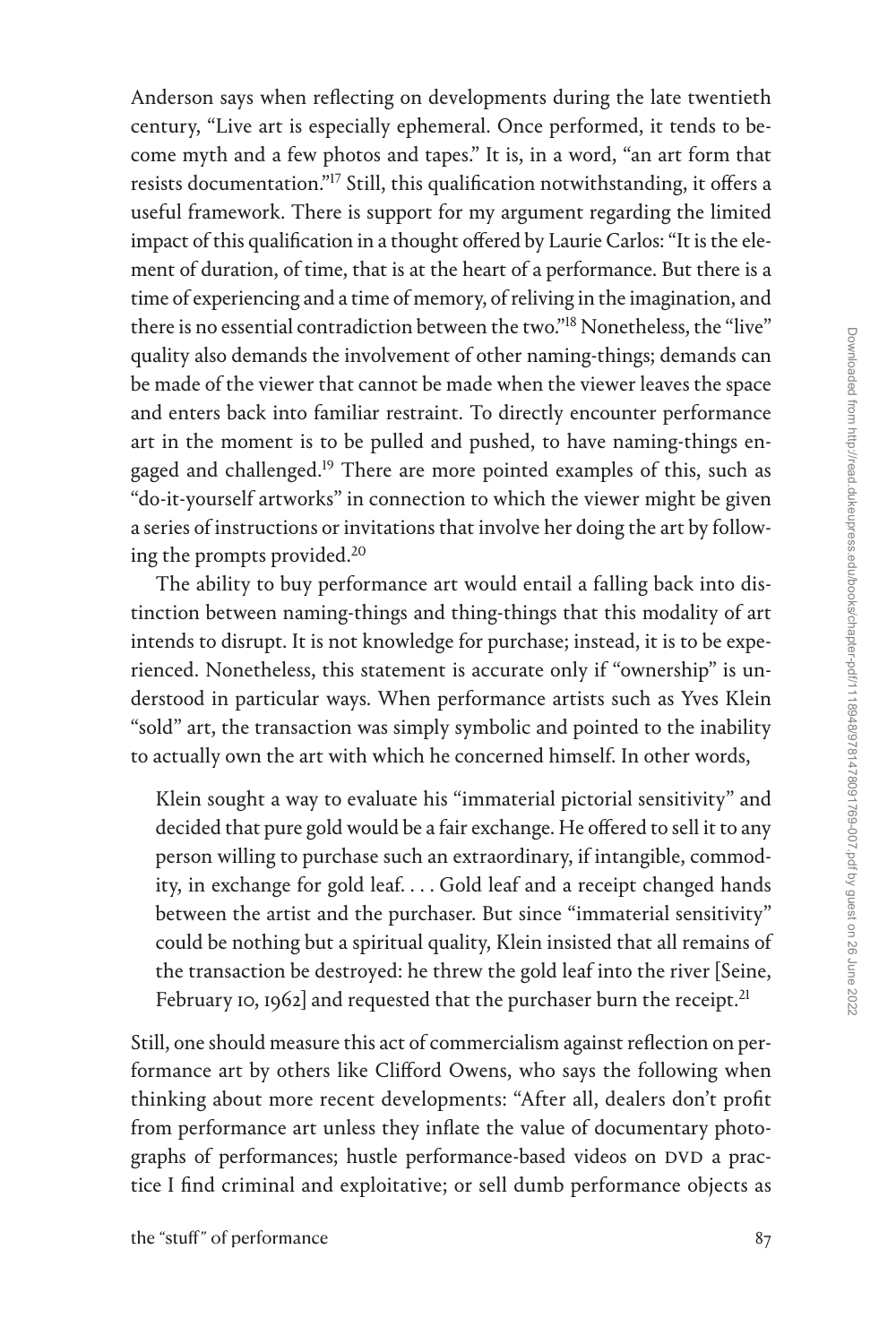sculpture. And museums and institutions generally don't fund performance art events because they are not willing to jeopardize federal funding or take curatorial risk."[22](#page--1-0) The questionable ability to directly buy performance art as noted here does not mean it is beyond containment, cannot be captured so to speak, or that it cannot be made a moment in the historical record. Books, catalogues, interviews, articles, and so forth capture not the moment of performance—its quality of movement—but rather they allow an "artist's print" or a shadow or still shot of the event. I say this merely to provide a bit of balance by acknowledging the temporality of performance art—its resistance to confinement—while also noting the manner in which it is unable to fully and finally escape re-presentation or repetition.<sup>23</sup> On this point, keep in mind the words of Clifford Owens: "Copyrighting has never really been about art. Copyrighting is about commerce, commodities. One reason I've always been interested in performance art is that it isn't easily commodifiable. Some people are making a living at it. I've been fortunate enough to sell some work, but this practice was never intended as a moneymaker. In fact, it's costing a fortune (laughter).["24](#page--1-0)

Drawing inspiration directly or indirectly from figures such as Dada artist Duchamp and housed most firmly in Northern California and New York City, some body artists or performance artists, as they were called as of the 1970s, understood the naming-thing as a material by means of and through which art was produced. That is to say, through Duchamp's ready-mades or manipulations of the physical body, an artistic move developed that refused to distinguish the body over against other materials. Distinction between the naming-thing and thing-things—found or created—had little significance because product no longer was an important dimension of art. To the extent the clothed naming-thing was often viewed at least aesthetically as a distinct thing, particular modalities of performance art often involved the naming-thing without such covering, but instead the naked body became similar to any other uncovered thing present and open to manipulation and use—but also holding a certain integrity of form.<sup>[25](#page--1-0)</sup>

Dada (and the early twentieth-century German school of "total" art called Bauhaus, for that matter) manipulated the body and called for more attention to process, as opposed to a finished and fixed "piece" that could be called art, but performance art—particularly in its more aggressive forms—interrogates the very distinction between naming-things and thing-things. Furthermore, it involves viewers in this questioning in new and at times disturbing ways. $^{26}$ The 1959 *18 Happenings in 6 Parts* by Allan Kaprow at the Reuben Gallery in New York City—with its slides, music, readings, and so forth, all conducted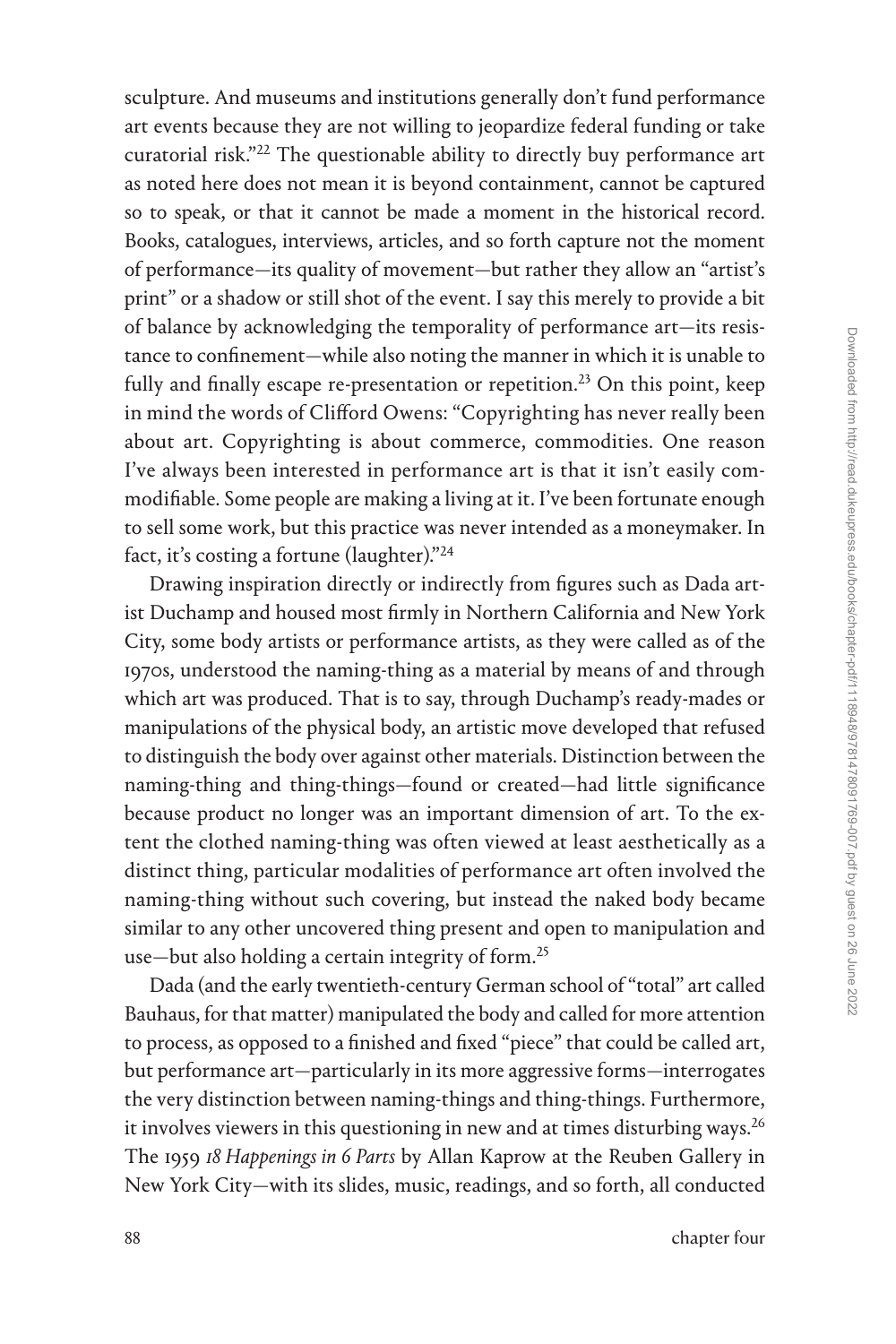in three rooms—"changed the game," so to speak, and marked a major shift in performance art toward the practices with which we are most familiar.<sup>[27](#page--1-0)</sup> Still, the meaning of performance art—that is, what is captured (and excluded) by that concept—remained somewhat illusive. "Performance is dead! Long live performance! This [so it goes] declaration reflects the paradoxical situation in which we find ourselves when we consider a contemporary understanding of performance within the sphere of visual art.["28](#page--1-0) Despite tensions between differing ideas of performance art's content and meaning, there seems at least one common factor: naming-thing, as fixed, stable, and distinct, is troubled often in graphic and aggressive ways[.29](#page--1-0) "Performance art," writes Dominic Johnson, "emerges as a means of testing how to live—to live more fully, more atypically, more perversely or more effectively than one might do without the sustaining practice of performance."<sup>30</sup> Any effort to sanitize art, to render it devoid of material consequence, to give it a purpose beyond the connotations of material life, was rejected as naming-things were pushed to the point of breaking and were exposed to pain and suffering. Thing-things and namingthings were brought into a felt interrelationality.

The naming-thing is put on display in certain instances, and in this process it is connected to thing-things in such a way as to reconfigure both—thereby becoming a way of filtering historical experience by absorbing particular dimensions of it and dismissing others. Lynn MacRitchie, in reflecting on the function of performance art in the late twentieth century, says, "The real and terrible destruction wrought by two world wars had made a mockery of any idealization of violent social change, however, and the development of live work post 1945 followed a dual path. While continuing to expand and explore its original premise of the critique of the position and purpose of the art object and the academic institutions, artists' own bodies, their physical being, came to be considered as a site of knowledge and a vehicle for affecting healing and transformation."[31](#page--1-0) Conscious occupation of time and space took on a new significance with performance art.

# Performing Art

In some performance art the porous nature of the bodied naming-thing is highlighted through manipulation—exposing it naked and hypervisible. With regard to violence inflicted, performance art chronicles the manner in which penetration speaks to levels of clarity and lucidity that are valueless otherwise.<sup>32</sup> A process of mutilation and ritualized pain renders the naming-thing somehow more than itself. Outside such ritualized infliction known within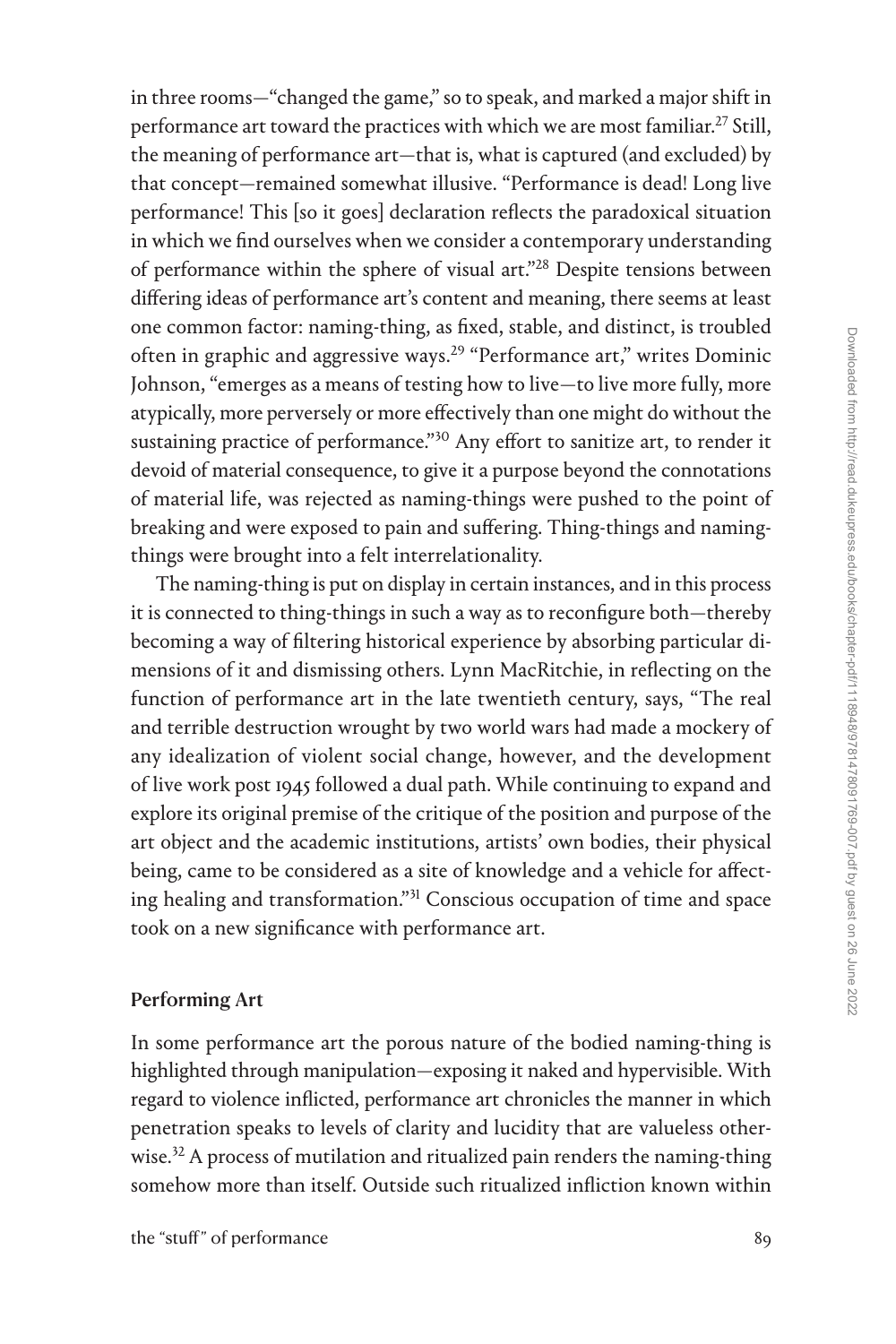traditional modalities of religious systems, performance art in general and body art or live art in particular seek to make felt (through the testing of strength and endurance of interplay) the manner in which thingliness is vibrant. Going back to Camus's analysis of Sisyphus, this heightened awareness, one would think, has something to do with the stress and strain—physicality as ritualized discomfort:<sup>33</sup>

As for the myth, one sees merely the whole effort of a body straining to raise the huge stone, to roll it and push it up a slope a hundred times over; one sees A face screwed up, the cheek tight against the stone, the shoulder bracing the Clay-covered mass, the foot wedging it, the fresh start with arms outstretched, the wholly human security of two earth-clotted hands. . . . It is during that return, that pause, that Sisyphus interests me. . . . That hour like a breathing-space which Returns as surely as his suf-fering, that is the hour of consciousness.<sup>[34](#page--1-0)</sup>

Think of Camus's depiction of Sisyphus's pain. This is not a theodical description in that it flies in the face of the gods as opposed to marking out an effort to justify them. Instead, it speaks to Sisyphus's performance (art) as a means of framing a process of exploration that urges a rethinking. Now compare Camus's depiction of Sisyphus and his stone to the description of the self-mutilation or living art of Ron Athey. There are clear distinctions, but a shared perception of naming-thing in pain as source of lucidity—without a theodical twist. "In Athey's work," remarks Dominic Johnson, "the triumphant conversion of disaster into a type of agency perhaps relies on his appropriation of body modification, as a troubled yet potent means of claiming agency over one's own body."[35](#page--1-0) Sisyphus and his stone pushed, and Athey and his body pierced, point to the working of the naming-thing as/with thingthings. Sisyphus, monitored by the will of the gods, and Athey, always aware of the types of confinement that sociocultural codes of conduct mean within the West, offer body performance as response to authoritative demands for unity. In both instances, movement as performance of ritualized pain entails an artistic tackling of experience without much regard for traditional entertainment quality.<sup>36</sup> In a belligerent twist, both Sisyphus and Athey defy notions of the divine as distinct—Sisyphus through his defiance and Athey through his re-presentation of Christian mythology (e.g., martyrdom of saints reenacted). Performance art emphasizes the manner in which the naming-thing and thing-thing do not simply connect but instead become indistinguishable over against traditional markers of difference or relationship; the affective language of this is "pain" and "ecstasy."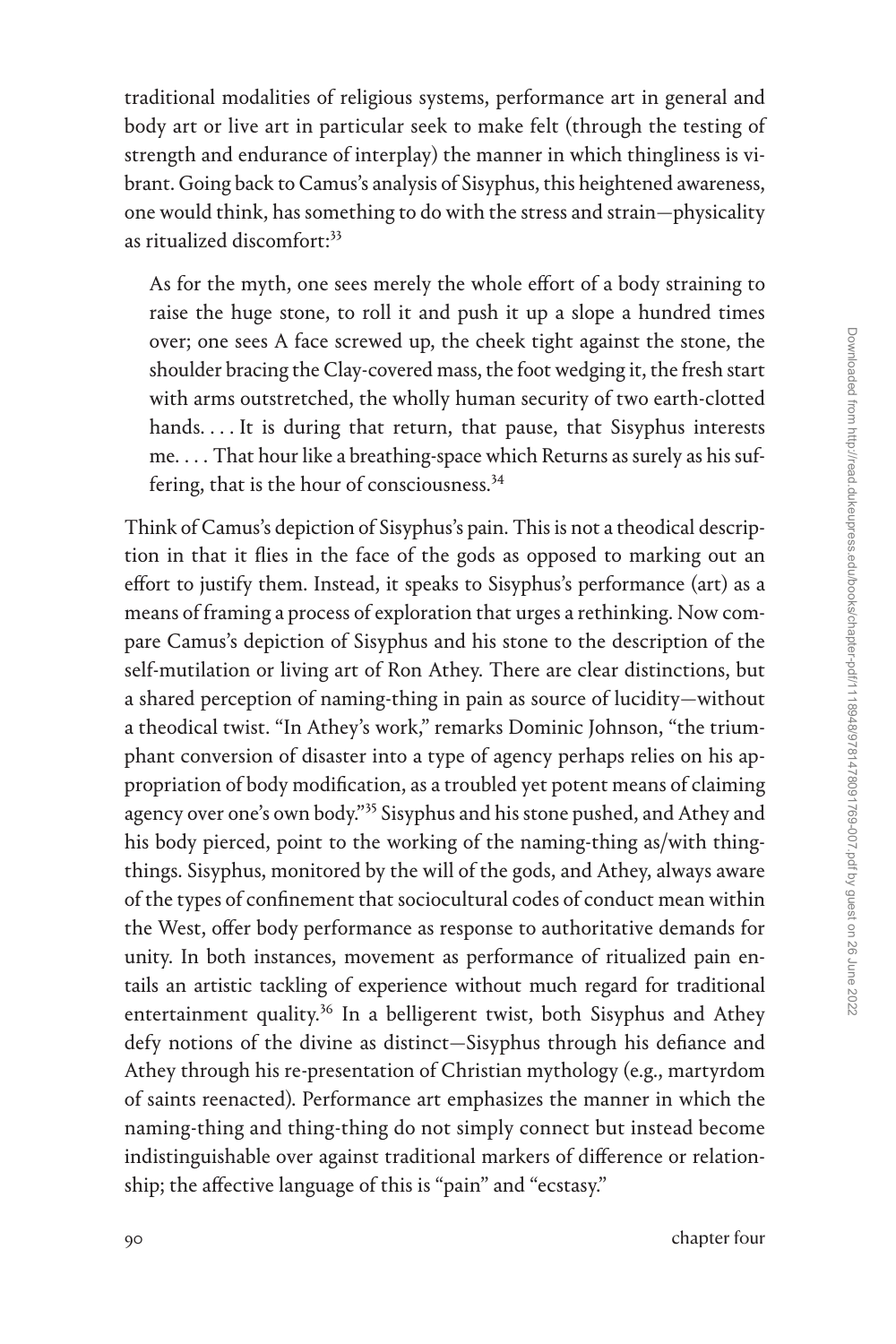Performance art amplifies activity over against the consequences of that activity (e.g., static work of art that exists after the "happening"). By so doing, it undercuts the ability to single out the naming-thing as that which produces thing-things—with the distinction lodged in the reified form of the thingthing over against the active naming-thing. Still, the consequence remains somewhat consistent: performance art urges interrogation of things for what they tell us about circumstances and relationships to those circumstances. In its most graphic forms, performance art uses extreme manipulations of the naming-thing to bring to the fore a fluidity of form that in turn opens to increased awareness. For example, Metoyer's exhibits bring viewers into play as they move around the works and are drawn into the conversations urged by the configuration of new and found thing-things, and in this way they are brought into a framework of questioning themselves as naming-things. Yet this is not the same as the manner in which performance art brings the viewer into the project as part of the process of artistic expression. What is Abramovic's *Marina Abramovic: The Artist Is Present* without viewers sitting across from her, looking back into her as she sits motionless looking into them[?37](#page--1-0)

Time and space remain the location, so to speak, for art, but neither is confined or cataloged in the same manner as when the traditional matrix of presence is used. That is to say, what "gallery" means alters through use.<sup>38</sup> Performance art—with its emphasis on process rather than product—configures time and space without concern with traditional thinking on artistic locations (in that the naming-thing and thing-things are the mobile location), but it is not ahistorical—for example, Ron Athey's work reflects on church history and does so as theater. Referencing the shift to performance art, Henry Sayre says the following: "Art is no longer that thing in which fullfledged aesthetic experience is held perpetually present; art no longer tran-scends history; instead, it admits its historicity, its implication in time."<sup>[39](#page--1-0)</sup> The activity or process is hidden within other modalities of expression discussed in this volume. Only documentaries about the artists or their films, in the case of Metoyer, offer a glimpse into process, but this is an aside easily distinguished from the product, which is the primary focus for the artist. With performance art, the name—although its descriptive quality will ebb and flow—says so much about its focus: performance/process. Perhaps there is something about this arrangement, this commitment to process over against old standards of product, that lingers in the words of Abramovic. "The hardest thing," she reflects, "is to do something which is close to nothing.["40](#page--1-0)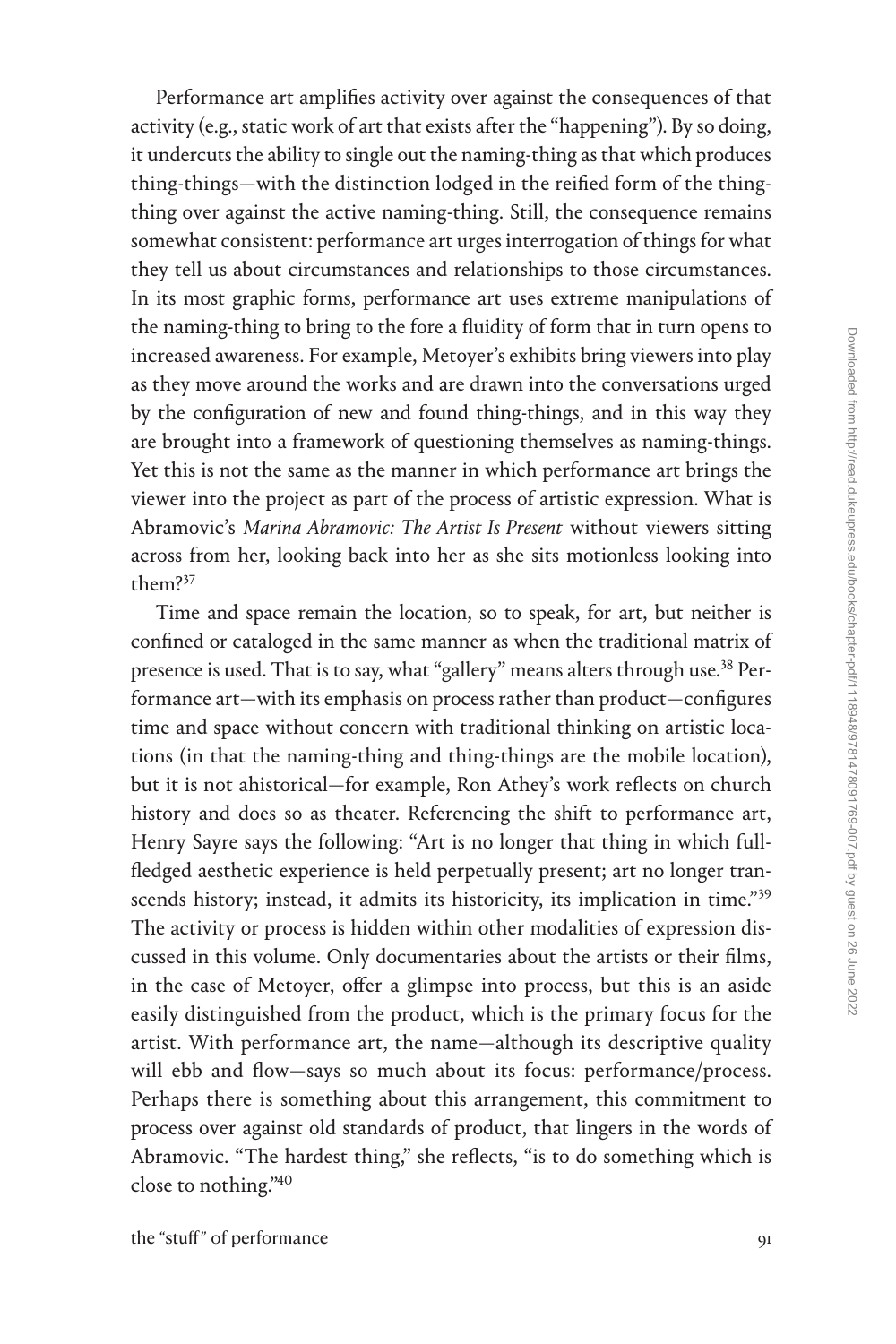Thing-things used by a naming-thing are typically covered or transformed in such a way as to hide their initial design and utility. For example, pieces of paper no longer serve to present a complete image put in place by a namingthing, and a refrigerator is no longer used to store foodstuffs. With performance art, thing-things and their initial function (e.g., knives are made to cut things) are not hidden but highlighted, and what is changed or made less visible are assumptions regarding the anthropology of the bodied namingthing and its defined integrity. This is not the context of the surgery room, where naming-things use thing-things to maintain the distinct integrity of the naming-thing over against the tool used in the process. Still, even a medical space can serve as the location for body art, or performance art. One need only keep in mind the performance of body pain used to speak the porous and troubling nature of the naming-thing as represented by French artist Orlan, who used plastic surgery as a method of "bio-art" by means of which public surgeries serve to, in the words of Amelia Jones, test "the integrity of the embodied self by literally slicing through its boundaries."<sup>41</sup> It is true that technological advances through artificial limbs and so on become means by which thing-things alter naming-things, but not in ways that speak to the same public display of a porous or penetrable quality that remains visible rather than hidden. That is to say, the artificial limb is intended to be hidden; bio-art, as done by Orlan, is meant to keep visible and in tension foreignness and sameness. With technological change, the idea is to hide the penetration of the thing-thing so as to enhance the naming-thing as unified.<sup>42</sup> But this is not so with performance art.

#### Bringing Something to Things

While the social coding layered on naming-things is discussed more fully in the final section of the book, it is important to say at this point that some performance art—for example, as produced by women and racial minorities constantly reminds viewers that the sign of cultural penetrations marks these naming-things even before the artist "marks" them. Issues related to the cultural constructions of race, gender, and sexuality were often explored using performance art, and there is much to think about in such attacks on the con-finements of cultural constructions.<sup>[43](#page--1-0)</sup> As Valerie Cassel Oliver reflects,

For black artists, the emphasis on "body as material" does not come without its own historical tethers. The black body carries within it signifiers and markers that are deeply rooted in historical narratives. They embody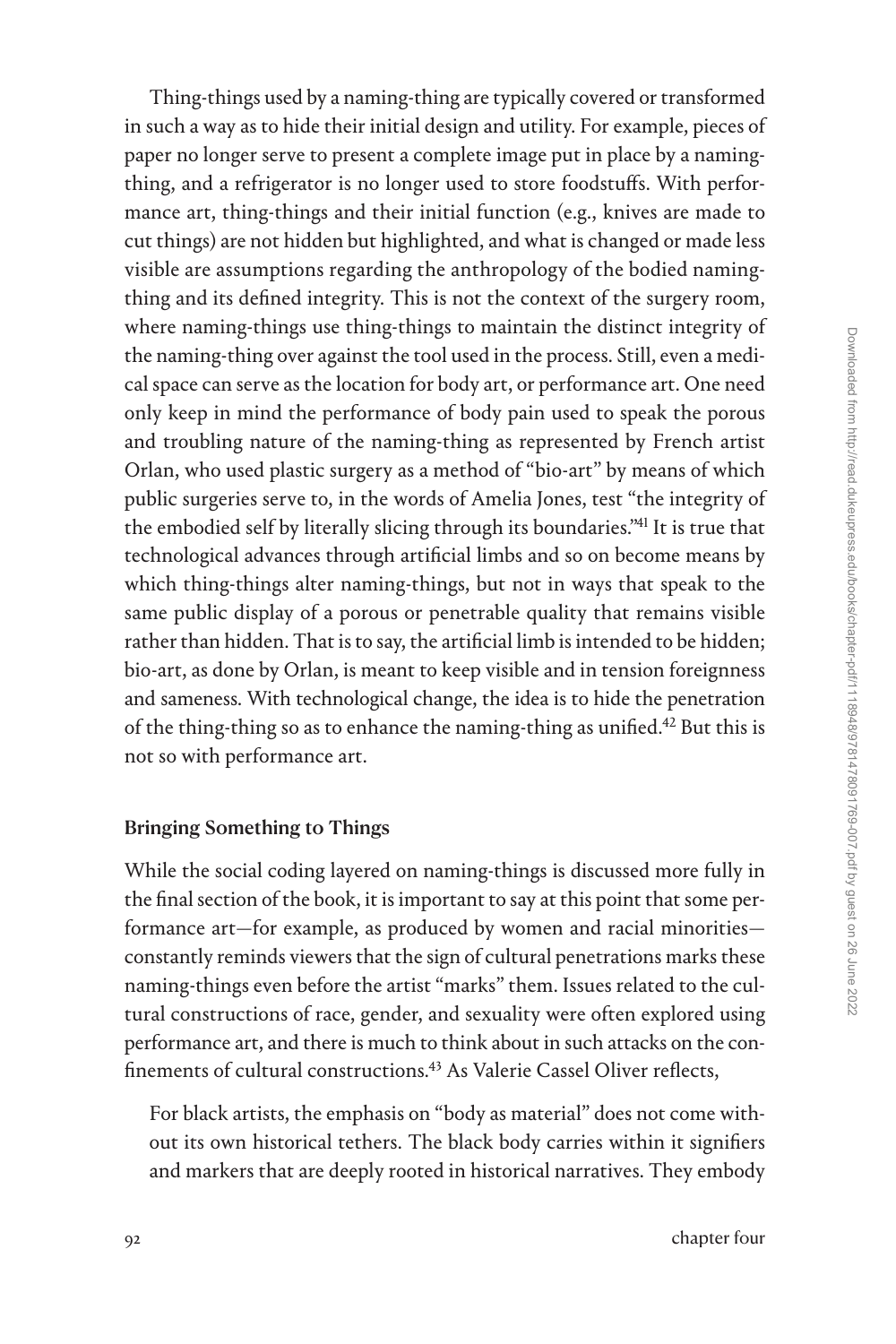Downloaded from http://read.dukeupress.edu/books/chapter-pdf/1118948/9781478091769-007.pdf by guest on 26 June 2022 Downloaded from http://read.dukeupress.edu/books/chapter-pdf/1118948/9781478091769-007.pdf by guest on 26 June 2022

the evolution, transcendence, and complexities of that same body long ago unshackled, affirmed, self-determined, and now immersed in myriad discourses that encompass multiethnic heritages, gender, and queer and transgender identity, as well as uncharted otherness. The performing self is at times the embodiment of the collective, and at other times it is simply the liberated individual exploring the conundrum of his or her own multifaceted being[.44](#page--1-0)

A graphic example that binds together race, gender, and sexuality is *Sally's Rape* by Robbie McCauley and Jeannie Hutchins. It involves McCauley, an African American, on an auction block with members of the audience being directed by Hutchins, a white woman, to bid on McCauley.<sup>45</sup> One can add Spider Woman Theater, Bill T. Jones, and Arnie Zane Company, who explore issues of cultural configurations of race and gender.<sup>46</sup> Or there is something of what I am suggesting in the words of Lea Vergine when reflecting on body art turns in the 1990s:

The use of the body as a language has returned to the scene of the world around us in new and different forms, and it speaks through altered declinations. The body as triumphant, immolated, diffused, propagated, dramatic, and tragic. The political, social, and mystic body. The body as the site of the extreme. . . . By way of tattoos, piercings, and citations of tribalism. Through manipulations of its organs. The instrument that speaks and communicates without the word, or sounds, or drawing. The body as a vehicle, once again, for declaring opposition to the dominant culture, but also of desperate conformism[.47](#page--1-0)

Performance art by African Americans, like its counterparts (i.e., performance art by non–African Americans), pushes the naming-thing/thingthing dynamic and does so within the context of a public. The encounter happens in a way that is reminiscent of what takes place within the context of white artists. The bodied naming-thing in both contexts—white artists and black artists—is supple, flexible, porous, penetrated, shifted, marked, and changed as it flows between what we have typically regarded as fixed categories of meaning: subject and object. Yet there is another dimension to performance art by African Americans that is inherent. In a word, there are other cultural codes (e.g., blackness, blackness and gender, blackness and gender and class) assigned to those naming-things, other ways in which the blending of naming-thing/thing-thing is challenged, but in this case not for the benefit of African Americans. The challenges of being and doing that have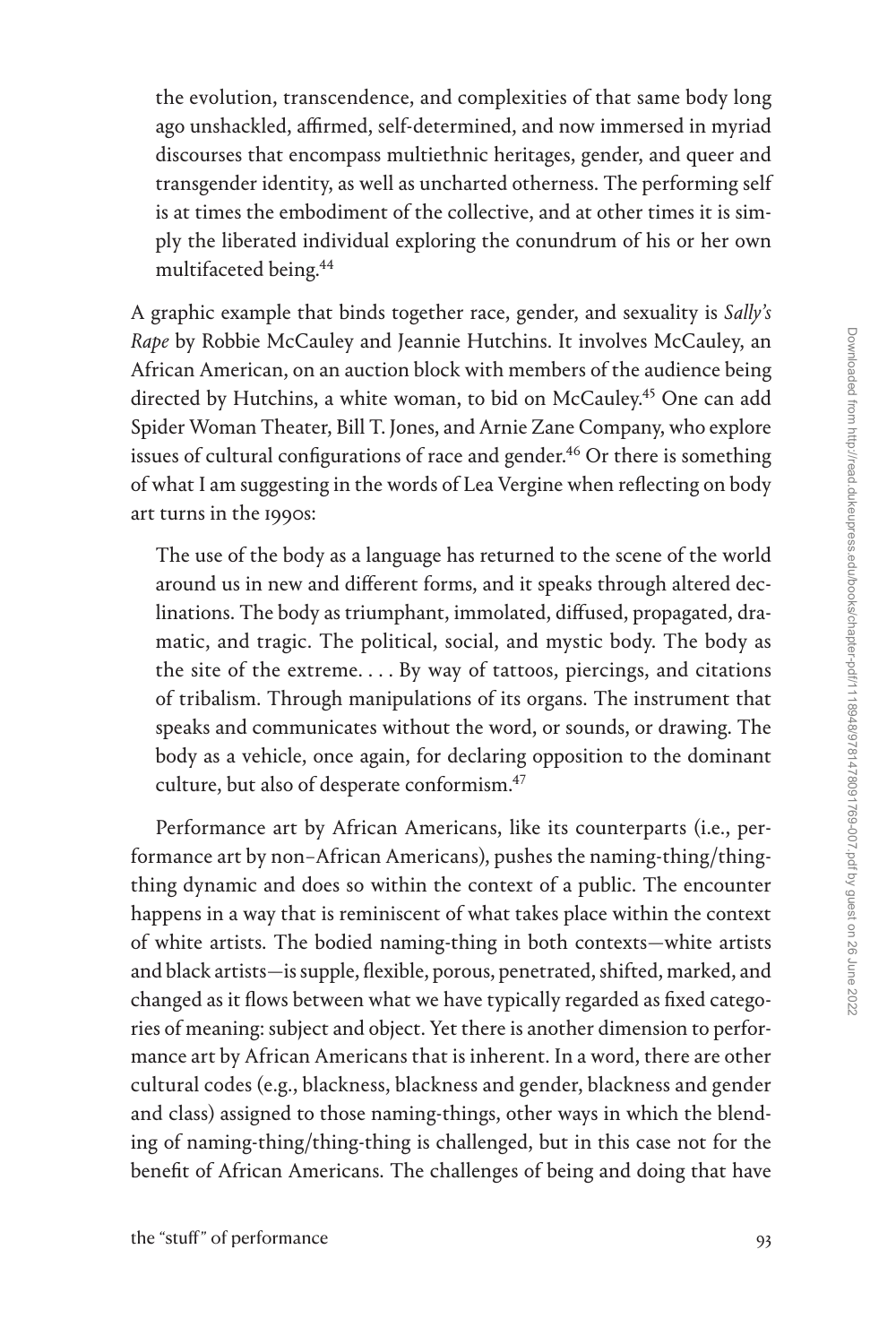shaped the racial, sexual, and class (and, for black women, gender) dynamics defining the discourse on bodies in the United States is not bracketed off by performance art. Yes, performance art provides a way of interrogating, but it does so from within epistemological frameworks and strategies that speak to and about naming-things even as artists challenge these frameworks. This amplifies questions of what these naming-things are doing and what distinguishes them from other things—both having been understood historically as valuable for their utility—"blackened" naming-things as tools of labor and gratification and as references for white privilege. Perhaps this is one reason discussion of performance art from the 1970s to the present has privileged culturally white bodies in performance. Yet this discursive shadowing, if not silencing in certain ways, does not speak an unquestionable truth. To the contrary, African American performance artists have used this genre of artistic expression to raise and wrestle with questions of fundamental importance. As Cassel Oliver remarks, black performance art "occupies the liminal space between black eccentricity and bodacious behavior, between political protest and social criticism.["48](#page--1-0) With a particular focus on black women performance artists, Uri McMillan speaks of "performing objecthood" as a way of expressing the manner in which black women manipulate their bodies to constitute thing-things. Or for McMillan, "avatars" challenge common perceptions and assumptions concerning black women as bodied naming-things and how they rightly occupy time and space. The development of alternate personalities and performing these personalities opened for artists such as Lorraine O'Grady ways to both represent and critique sociocultural codes.

In part, the impact of this method of expression involves the manner in which it challenges both traditional and more "progressive" depictions of the dichotomy of naming-thing/thing-thing by denying any totalizing properties for either. The legacy of slavery and ongoing discrimination notwithstanding, the latter half of that metaphysical equation can be presented—rather, performed—without having it reify a particular understanding.[49](#page--1-0) This, for McMillan, has been the art of body performance utilized by black women for centuries. In a word, naming-thing/thing-thing relationships can in fact interrogate and expose restrictive and reifying sociocultural codes; it is not a necessary consequence that such performance can only reinforce the political status quo by means of art. Take, for example, Adrian Piper as discussed by McMillan as a key and deeply influential conceptual and performance artist. The manipulation of her body (in *Mythic Being: Cruising White Women* from 1973) involves shifting markers of identity and hence of social meaning, as she dons a new "uniform"—an Afro wig, clothing, glasses, and other markers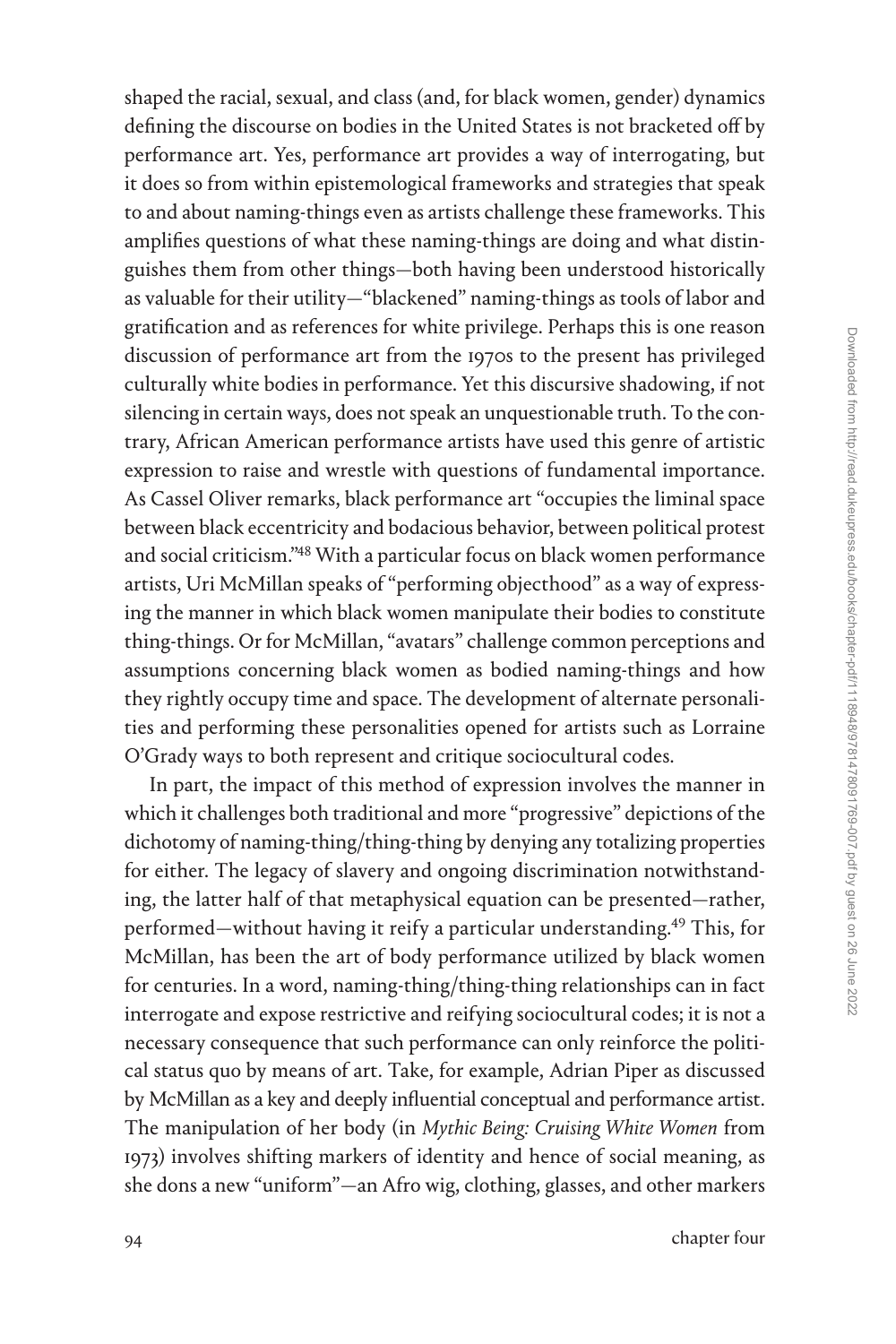of the 1970s—and performs a version of masculinity that signifies cultural codes of gender and consequently of agency.<sup>50</sup> Thing-things in this case glasses, a wig, facial hair, and so forth—gain the type of agency noted by Bill Brown and other advocates of thing theory. Thing-things penetrate cultural identity, and shift and change it like the power of a talisman. Yet in this case they promote the transformation of gender, blurring thereby lines between the coding of masculinity and femininity. In addition, the Afro wig with its ties to black culture during the 1970s speaks a word regarding the embodiment of racial categorizations and discourse that have something to do with the metaphysical quality of cultural engagement. Still, this time, the tone and texture of that discourse and those categorizations are signified through performance: female to male and thing-thing to naming-thing. Is this artist the black male as threat that one fears, or an exaggerated being that one mocks? Or might it be the exotic beauty one desires? Is "it" the despised mixed race being betwixt and between cultural worlds? In what ways can the difference be discerned if it is not fixed? Upon what bases is authenticity determined and judged within a context of shifting things? The transformed naming-thing glares at the passersby and in that gaze turns them (through recognition) into naming-things. In an essay related to *Mythic Being*, Piper says the following, which speaks in significant ways to what we typically understand as totalizing properties and positionality of naming-things and thing-things: "I was trying to develop my arena by becoming an object in it. I now want to become the arena itself; I want to be, for a while, a consciousness within which I view myself and other objects. I'm thinking of the ghostly spectator, eternally viewing, taking in everything, recording and reflecting on everything, but not being an object of refraction him-herself because invisible.["51](#page--1-0)

For Piper, the sociopolitical and cultural upheaval that marked the late twentieth century could not be ignored, and artistic production, particularly that which encompassed the primacy of the naming-thing, was a strong instrument for making statements regarding the racial, gender, and militarized destruction of personhood and agency. For her, like Metoyer to some extent, this meant emphasizing the transient nature of the naming-thing as well as the ability of the artist who emphasizes the bodied naming-thing to think of artistic space beyond the confines established by the formal and formalistic art world. She, in a literal sense, would take her art to the streets and perform it in front of nontraditional audiences, but it was not simply the wearing of a different identity. No, something about the performance also entailed her recognizing and tapping into the complexity of her own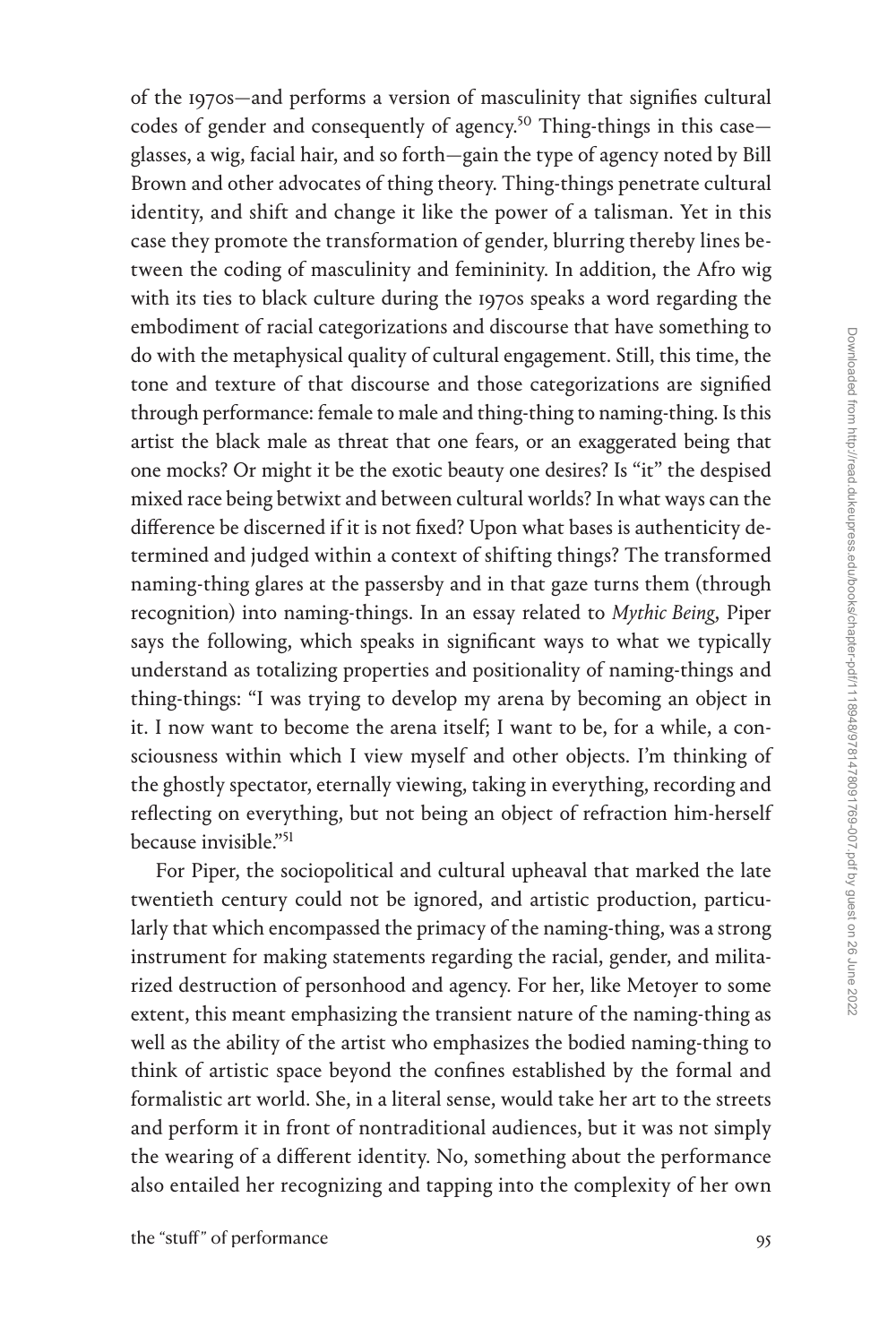identity—the maleness of herself.<sup>52</sup> This "mythic being" points to a metasymbol of cultural and social anxiety projected onto certain naming-things through discursive pronouncements housed within a process of interrogation and spectacle. Something "unifying" about this perception of the raced naming-thing gives it a type of narrative strength and reach that could not be captured by simply calling it the "black" being, or the "cultural" being, or even the "raced" being.<sup>53</sup> This conceptual strength allows the identity of the mythic being to penetrate, to impinge upon the artist in such a way as to blur lines of authority and agency. Put differently, as John Bowles recognizes, "Piper alienates herself from her self-image and from her artwork. In the first case, she renders herself available for self-reflection. In the second, the *Mythic Being* embodies a stereotype drawn from the popular imagination. Piper's earliest statements about the Mythic Being present him as someone whom she imagines is performing her."<sup>[54](#page--1-0)</sup> Naming-things, when performed, blend into each other, fostering in the process new structuring(s) of cultural linkage with the capacity to short circuit social codes. Naming-things and thing-things are rendered fluid, and the social codes (e.g., masculinity and femininity) supporting structures of time and space are exposed and, through performance, questioned.

Such art, as represented by Piper and Clifford Owens among many others, arranges and confronts bodied naming-things/thing-things in such a way as to problematize social assumptions and predictable patterns of cultural engagement. It is real-time encounter that, unlike with "flat" works of art such as paintings, cannot be held off and processed later in the safety and comfort of one's inherited epistemology of life devoid of confrontation and conflict. Performance art, one might say, removes the cushion of distance and makes the encounter with naming-things/thing-things sustained, somewhat unpredictable, and marked by an arrangement of time outside the control of the audience. Inherent in performance art, for both the artist and the viewerparticipant, is vulnerability. Unlike looking at a painting hung meticulously on a wall, performance art's shaping and running of time is more unfixed and warped. Perhaps this is one reason Piper's thought-provoking and transformative work has been called such things as "off-putting" and marked by an artist with a "morally bullying tone"—which is precisely the point.<sup>55</sup> Confrontation with bias and symbols of racial-gender injustice cannot be comfortable and simply insinuated with cultural decorum if it is to have even the hope of being useful. Piper produces an altered presentation of namingthings, complete with them covered in a variety of cultural signifiers. In a word, she assumes "different personae (she's a skilled and witty performer)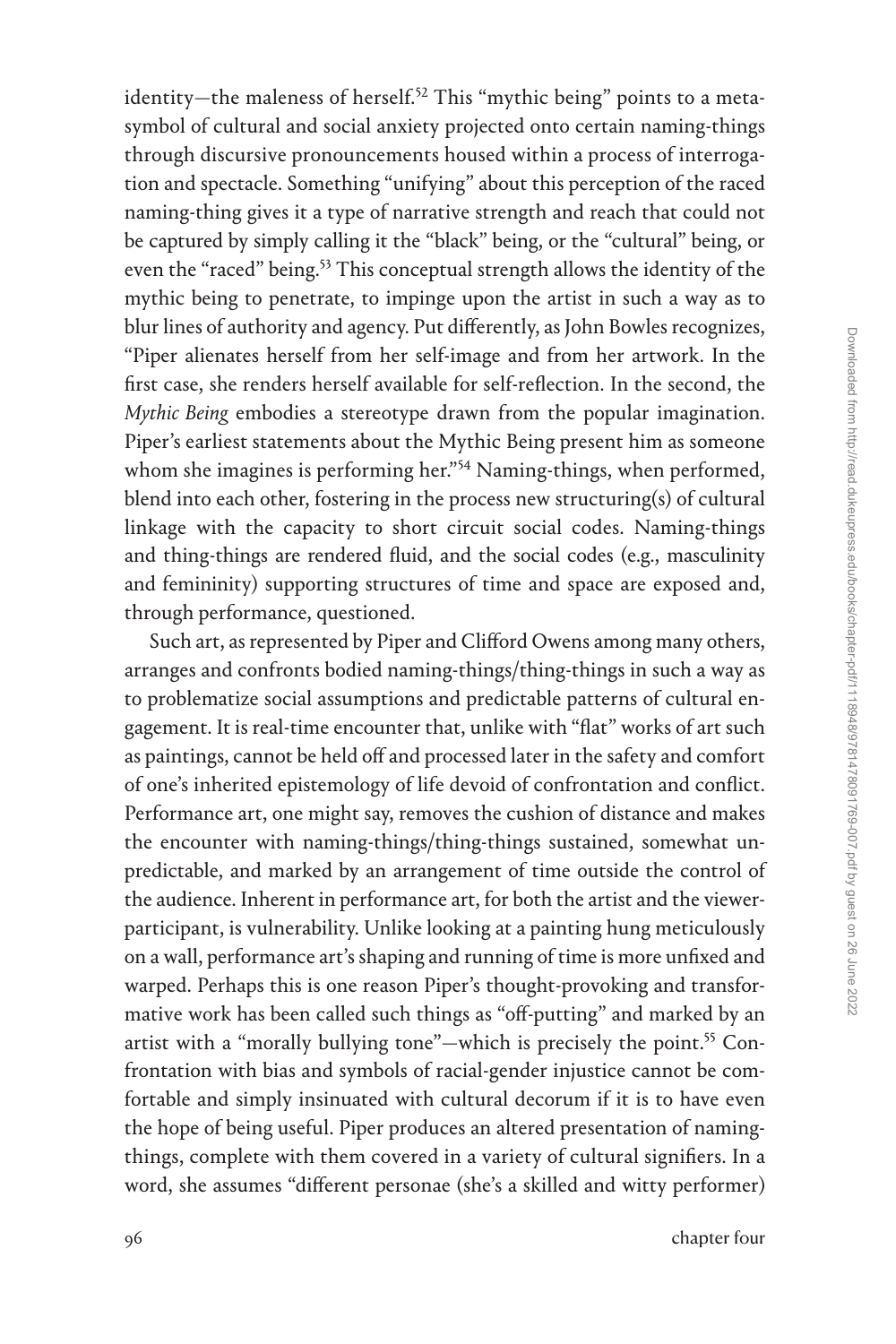and changing her looks as if she were herself a kind of malleable conceptual object.["56](#page--1-0) And in this way, she forces viewers to recognize the characterizations of race, gender, sexuality, and class that promote their legacy. By playing these significations out, she offers an opportunity to dismantle them.

Discomfort is a tool used to disrupt thinking and the "doings" of namingthings. Piper disrupts social and cultural codes regarding gender play—for example, expression of desire—by shifting the appearance of her naming-thing through costume and custom (i.e., who gets to actively observe and perhaps pursue partners). The fluidity of identity that marks the naming-thing in relationship to thing-things grants opportunity to manipulate gender symbols and practices so as to short-circuit their internal logic and status. In that the costume is clearly a costume, observers on the street are unsettled epistemologically by the individual performance that mocks social performance.

It is interesting to note that Clifford Owens intends a similar type of work. Both Piper and Owens indicate social awareness and commitment through performance.<sup>57</sup> The script, so to speak, can be generated internally—coming from the artist and projected out. This is how Owens typically works. "I make art in my head," he reflects, "from my heart, and *through my body*." This is all to note the manner in which the naming-thing/thing-thing engagement and interplay for such artists moves from the naming-thing as artist to thingthings and naming-things as viewers and/or participants.<sup>58</sup> However, for his 2011 *Anthology* work for MoMA, Owens moved in another direction through an alternate highlighting of the naming-thing/thing-thing dynamic. He invited other artists to provide a total of twenty-six scripts—arranged activities and performances—that he would then undertake as his work of art. For instance, artist Kara Walker provided the following: "French kiss an audience member. Force them against a wall and demand sex. The audience/ viewer should be an adult. If they are willing to participate in the forced sex act abruptly turn the tables and you assume the role of victim. Accuse your attacker. Seek help from others describe your ordeal. Repeat."[59](#page--1-0) Using photographs and other thing-things (e.g., food and urine), along with particular arrangements of time and space, with *Anthology* Owens performed instructed movements in ways that reflect past activities by various artists (a process akin to what he has called "response" to "artists practices" over against reperforming)[.60](#page--1-0) He interpreted their work in line with his own sensibilities by having his naming-thing manipulated per the instructions given—such as kissing an audience member and so on. In this way, his naming-thing/thing-thing dynamic was highlighted by the shadow of other naming-things arranging and determining the flow of presence and practice.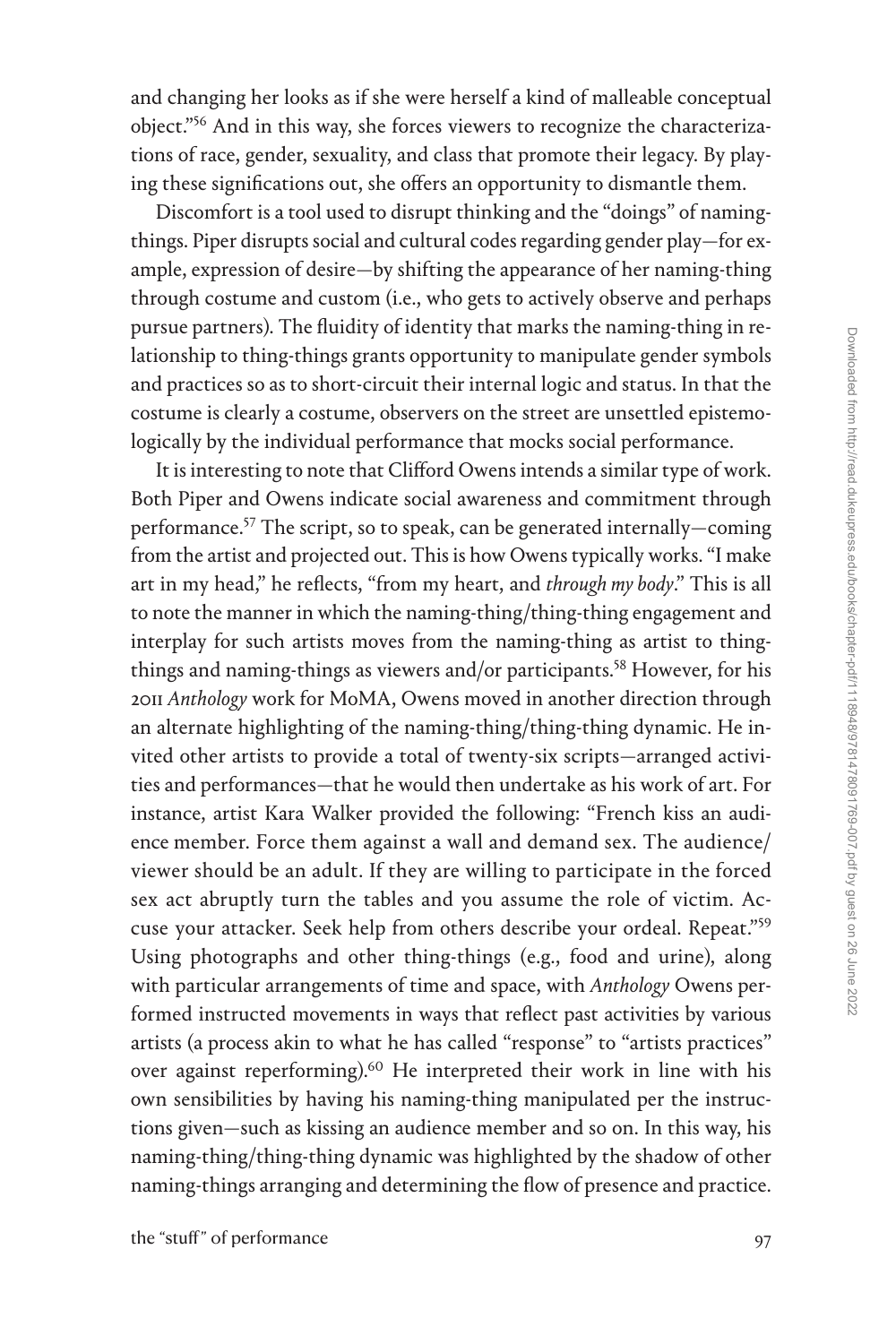naming-things as "tools" impacting and penetrating him. The sensations and discomfort produced said something about sociocultural codes of conduct as well as the markers of time and space framed by relationship between naming-thing and thing-thing. A full range of emotional and psychological processes was enacted as part of this performance: Owens as naming-thing encountered the agency of other naming-things. Notions of community, of relationship, of the integrity and agency of the human as a matter of theological and cultural anthropology were tested. In his words, "Audience members kissed me, kicked me, slapped me, embraced me, dragged me, hoisted me, humiliated me, humbled me, befriended me, loved me, hated me, harmed me, hurt me, moved me, touched me, abandoned me, rescued me, stalked me, harassed me, intimidated me, frightened me, abused me, used me, exploited me, repulsed me, and some would later fuck me.["61](#page--1-0) The collaborative quality of performance art is made graphic vis-à-vis

this process, but also exposed is risk entailed through an ethics of mutuality that leaves participants exposed (often literally) and open to what the human mind can imagine as the business of naming-things/thing-things/ naming-things colliding both literally and figuratively. Within the space of the MoMA and expressed as interactive performance, Owens mapped out the movements and encounters that have shaped the sociocultural context of life in the United States for centuries. And he did so in a way that highlighted what we have already known on some level to be central. More to the point, for Owens, blackened naming-things matter, and through their work black performance artists enact the merit of this statement. There is in this multilayered movement (that depends on numerous naming-things in coordinated flow) a blurring effect in that the end product holds only hints of this orchestration. The thing-things' bare codes are transformed into ritualized actions.

The experience tugged at this naming-thing and in the process used other

One can interpret the work of Piper and Owens through explicit attention to traditional religious-theological vocabulary and symbol systems. For instance, Piper's turn to costume might suggest something of the effort of religious figures such as Joan of Arc to morph identity through gender identification as a soldier. Or consider some devotees of Krishna who dress as women in order to portray Radha, who is significant for Krishna, or devotees of African-based traditions such as Candomblé who, when possessed, are changed into attire consistent with that particular divinity, which can involve men dressing as women and performing (dancing) in ways that reflect social codes of femininity. While Piper's morphing highlights shifts in active sexual desire performed, for Joan of Arc this shift of the naming-thing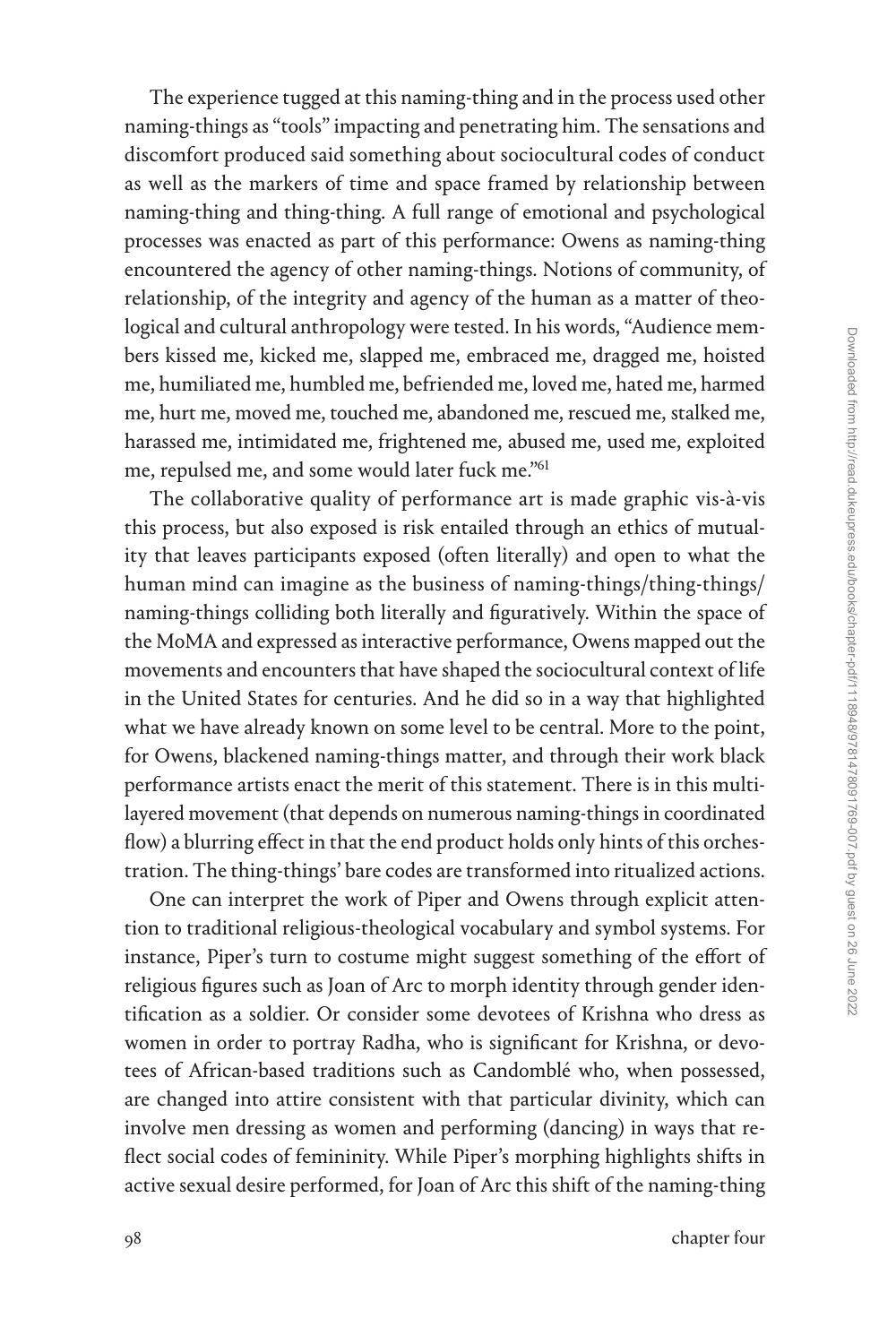highlights the rituals of aggression typically associated with males. Although different in significant ways, what both entail, or can be read as suggesting, is the manner in which signifying presentation of the naming-thing has significant connotations that impact relationality to social ideals. Furthermore, at least one commentator has noted the manner in which the movement of Owens as bodied naming-thing by audience members around the performance space resembles the manipulation and transportation of the body of Christ in so many religious paintings. $62$ 

Such observations are intriguing, yet they map performance art on traditionally understood framings of the religious, while I want to point to a different perception of the religious. Mindful of this, I note that without words but through presentation and play, Piper and Owens raise fundamental challenges to assumptions of closed and fixed "things." True, the performance is focused on disruption of particular codes of conduct; still, the dissonance created allows for much more expansive consideration. Owens reinforces social codes and body practices, but even in this he causes disruption to the extent that the naming-thing is marked "black" and hence is already out of place and beyond the scope of its social freedoms. For instance, the script given him by Walker plays off centuries-old cultural assumptions regarding black men as sexual predators, but the performance seeks to disrupt agency and in the process points out the complex nature of American sexual terrorism: "You," as Walker instructs, "assume the role of victim." Hence, the namingthing both penetrates other naming-things and is penetrated by them, and through this complexity performed in alternate space and as public act, the coding of sexual relations in the United States is exposed and highlighted. The interrelated nature of naming-thing to naming-thing is highlighted through the interactive quality of the series of performances while also pointing out the manner in which some influences, some actors so to speak, are not visible yet are still present (i.e., those providing the scripts). Put simply, writes Christopher Lew, "audience members are invited to talk back, to step to the fore and interact with the artist or each other; food and objects are thrown about; articles of clothing are removed or exchanged; physical violence is implied; rape and autocastration threatened.["63](#page--1-0) Attentiveness to naming-things in action poses important questions concerning care, empathy, sympathy, agency, identity, freedom, and other qualities of engagement and positioning that matter. Piper and Owen offer what was at an earlier point in this chapter a particular "register" of human engagement with circumstances.

This work, performance art by African Americans as well as other so-called racial minorities, is important in that it says something about the sociocultural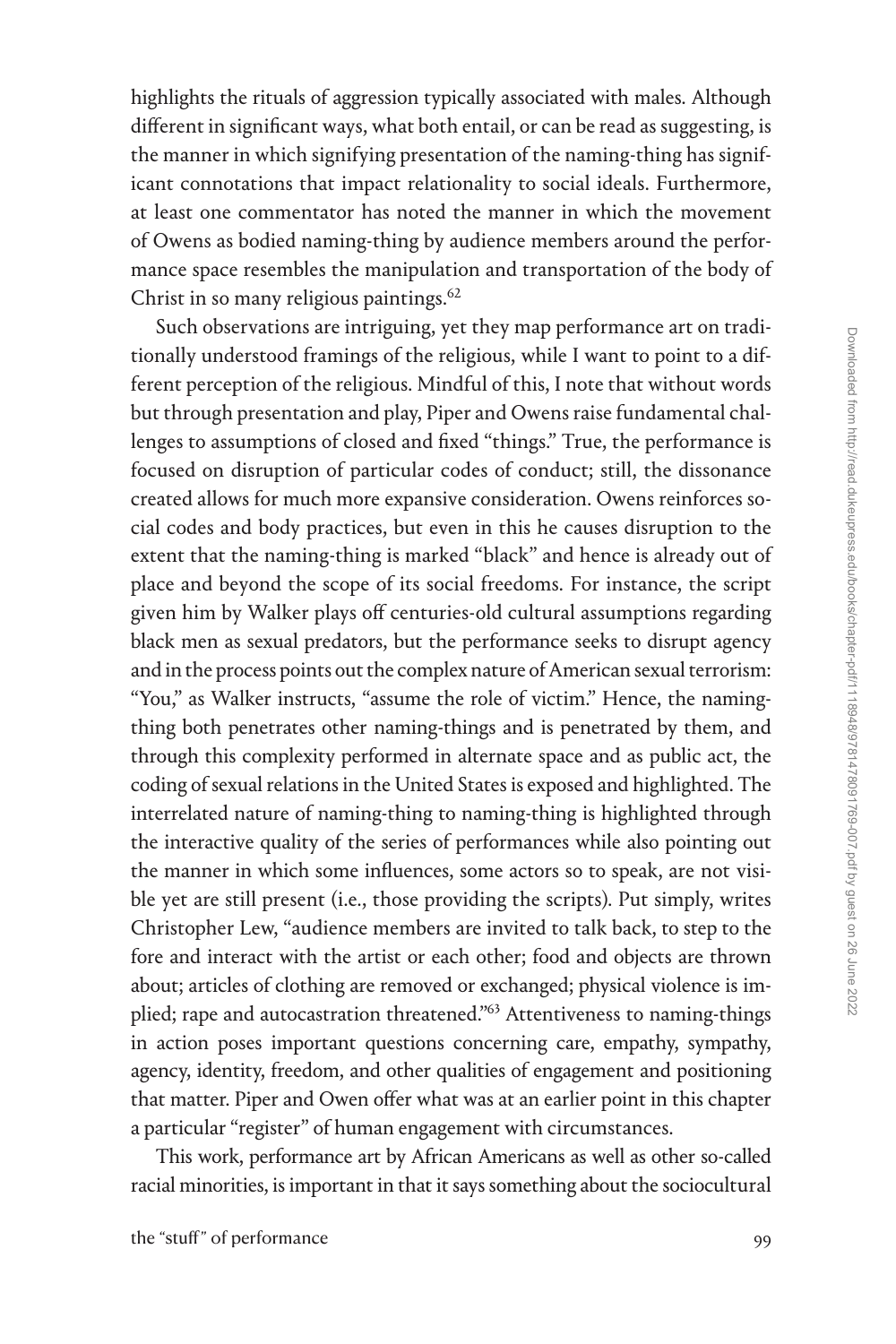coding that informs what we say and "know" about naming-things. However, while it is important, here I am not concerned with the psychological work of performance art; my focus is not on the nature and meaning of subjectivity as articulated through performance art. Instead, my interest rests in this genre of art's ability to speak what the naming-thing is (and is not) in light of deep connection to thing-things—and it does so without full restriction of the spoken or written language. "Live work by artists," Laurie Carlos makes clear, "unites the psychological with the perceptual, the conceptual with the practical, thought with action."<sup>64</sup> So conceived, one can easily recognize the manner in which persistent attention to naming-things within performance art presents the bodied naming-thing, at least in part, as an alternate and dynamic language employable for the articulation of a particular range of considerations.

# Are They Beautiful or Ugly Things?

As stated earlier, my concern is not aesthetics—certainly not as understood prior to the shift in artistic thinking and production marked by the mid-twentieth century. Yet I am intrigued: Does performance art as discussed throughout this chapter further damage the reifying effects of beauty or theories of wholeness by entangling naming-things/thing-things in a web of what is typically referenced as ugly? Ugly behavior? Ugly appear-ance? Ugly surroundings?<sup>[65](#page--1-0)</sup> And finally, are there ways in which discussion of race, gender, sexuality, and class are interrogated in performance art not always as they relate to sociopolitical justice, as is typically the approach, but rather through play with naming-thing/thing-thing in the domain of beauty/ ugliness and pain/pleasure assumptions that undergird and to some degree guide the more commonly addressed structures of sociopolitical justice?

I offer just a few thoughts related to these questions before moving back into the general discussion of naming-thing/thing-thing implosion. And I begin with this statement from RoseLee Goldberg concerning troubling behavior as art:

Public display of sex and death and other private concerns was a statement of artistic solidarity against the conservative backlash of the 1990s. The material was unquestionably shocking to even the most emancipated of audience. Bob Flanagan, suffering from cystic fibrosis, endured hours of excruciating physical therapy in a hospital bed in *Visiting Hours*, an installation at the Santa Monica Museum of Art in California (1992).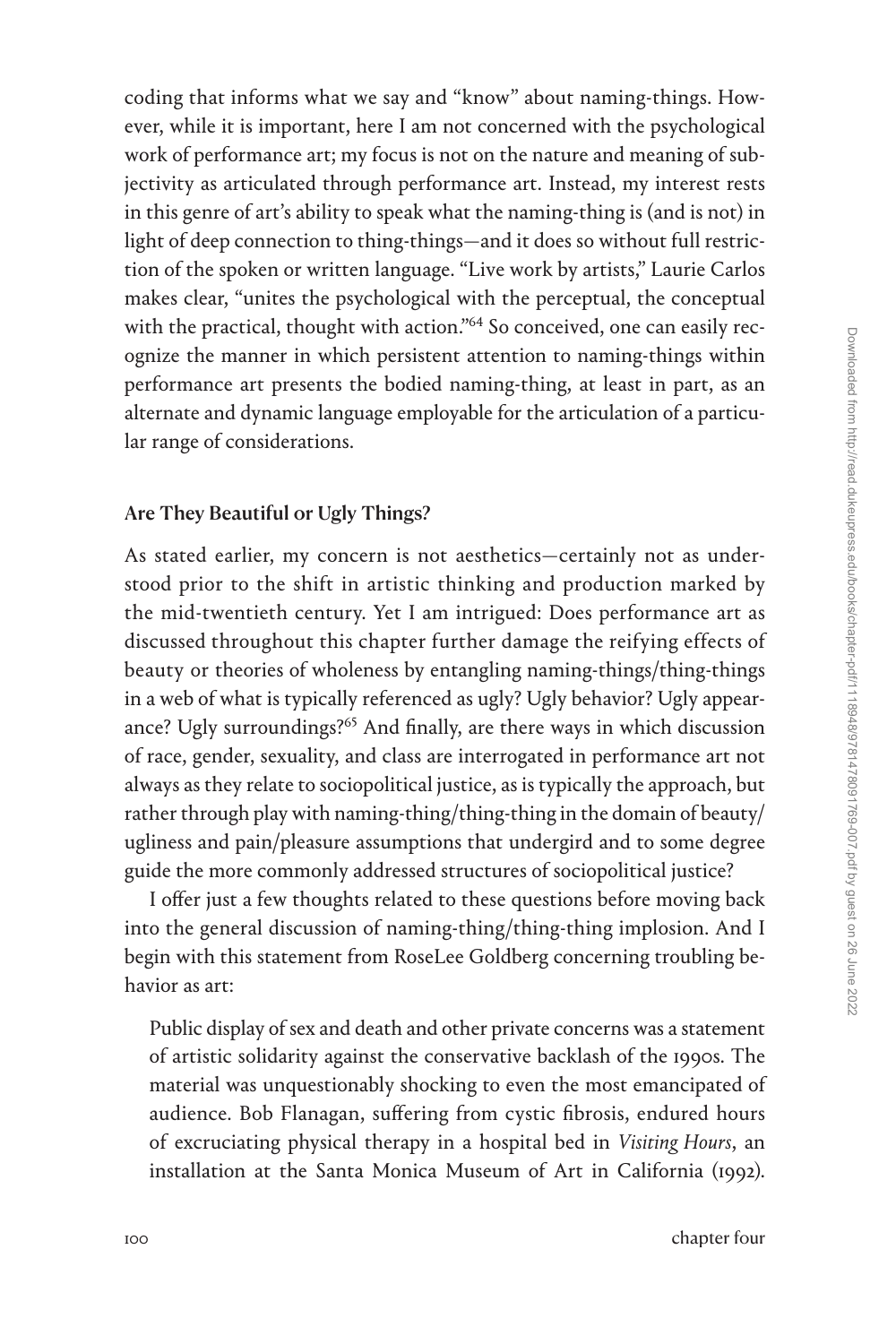Male strippers, drag queens and drug-abusers participated in Ron Athey's *Martyrs and Saints* (1993), an hour-long work which included self-inflicted wounds so gruesome that several members of the audience passed out.<sup>66</sup>

As the naming of his performances more than suggests, an intriguing element of Athey's work involves the interrogation of traditional religious rituals and practices that are meant to discipline and control bodied naming-things.<sup>67</sup> However, mindful of his early years in a deeply religious household that claimed ministry as part of his future, he amplifies the discipline and punishment of the body, tying it to pleasure and in this way exploding categories of religious repentance and purification. The fact that ritualization of namingthings in/as pain is conducted by a white male (at times over against a black naming-thing assistant) raises questions concerning the relationship between whiteness and the exercise of control vis-à-vis pain and discipline of naming-things as well as modalities of "confession" of whiteness that both makes visible and renders undetected the pleasure of white privilege performed. These are important considerations, but they are beyond the purpose of this chapter in particular and this book in general.<sup>68</sup> Instead, I want to resist my intellectual-political inclination to more fully interrogate race dynamics and the cultural power being performed, and instead consider implications in a general sense as they relate to what has been a traditional religiously motivated activity on/with naming-things.

What the graphic depiction of ritualized aggression, the blood, and the penetration and marking of the bodied naming-thing points out is the degree to which traditional modalities of religiously understood practices within spaces perceived "sacred" really avoid the intended target—that is, the naming-thing. They symbolize attention to the body, but Athey creates a disturbing ritual space in which there is unflinching attention to the namingthing marked out by thing-things and other naming-things. In so doing, with all the discomfort and anxiety produced, ritualized aggression raises questions: What happens (and how does it happen) when the naming-thing is actually disciplined and penetrated as ritual practice? What is the *look* and *texture* of a naming-thing postritual, in the company of other things? And what does such practice communicate to other naming-things?<sup>[69](#page--1-0)</sup>

There are ways performance artists—white artists—push against false categories of importance, but this is never done and cannot be done in a way that fully negates their whiteness. The privileges associated with whiteness, in certain ways, make possible and important their manipulations of the naming-thing. But these naming-things challenged, twisted, and altered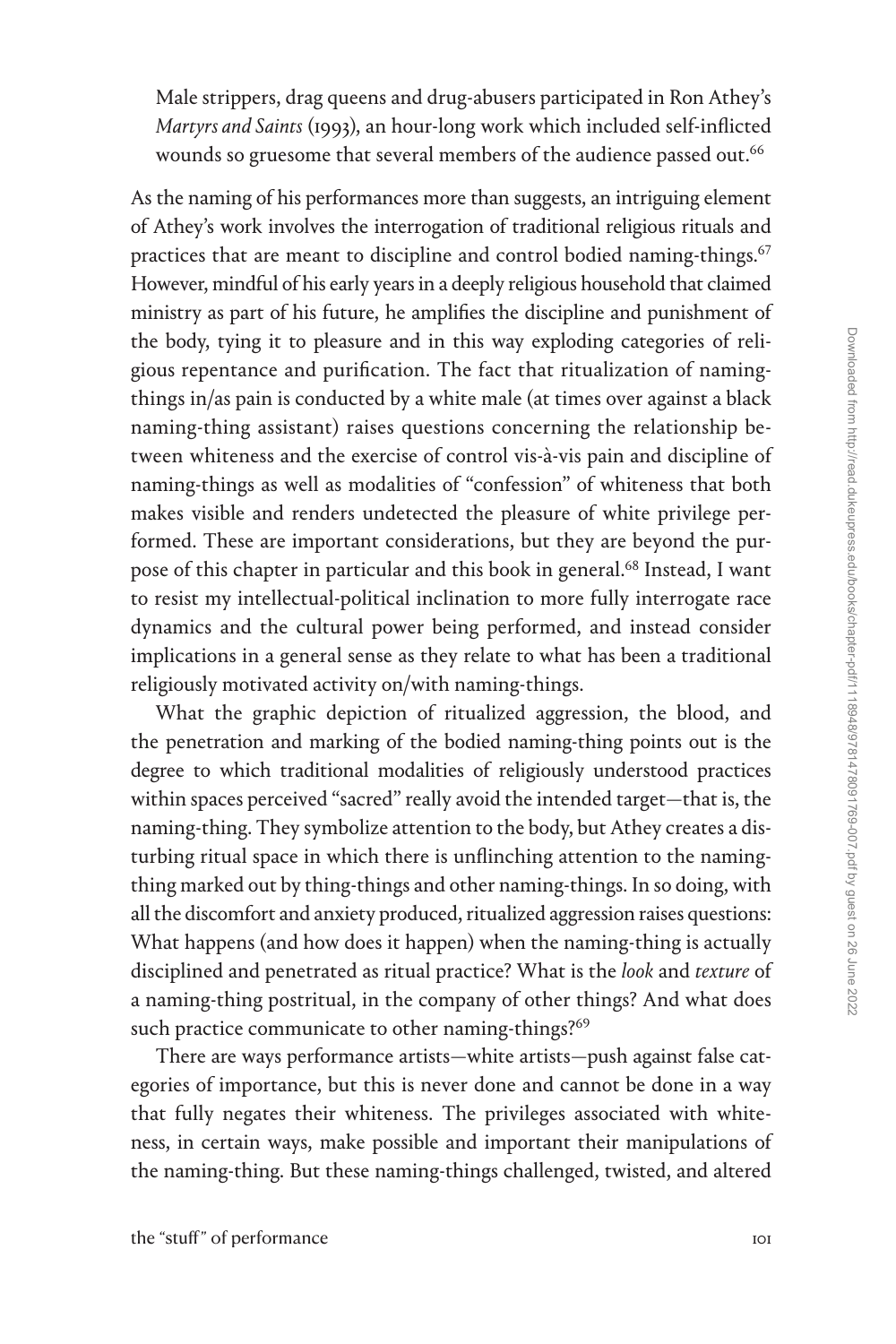remain whitened with all whiteness entails. Such naming-things—even against the desire of these artists—resist ugliness as a permanent, sociocultural condition in that ugliness remains trumped by the salve of whiteness always applied to the ritualized wounds. Maleness has a similar effect as it is layered on the naming-thing performed and performing.

Performance art challenges but does not escape cultural codes that guide the structuring and speaking of life. This art is not the solution to issues of social justice, although through its history it has often been used as an alternate language and performance of political issues. What it does is destabilize socially desired conditioning of the naming-thing, while also challenging the assumed distinction of the naming-thing and its relationship to thing-things premised on their utility. And all this has something to do with the embodied grammar of ugliness. In a general sense, there is something about ugliness that "speaks" to unintended interaction—features as running contrary to the preferred symmetry—or the use of bodied naming-things that runs contrary to desired perfection, and so on. Ugliness may not be the opposite of beautifulness in that they are both dimensions of the same intention—the same attachment to manipulated naming-things. Artists force encounter with the naming-thing, and the takeaway from that encounter is contextual and therefore not fixed.

*Sally's Rape* depicts extreme circumstances that highlight and exaggerate. To be clear, I *do not* mean to overplay the tragic but rather to force a longer look into the tragic picking apart of naming-things. Compare *Sally's Rape* to Orlan's public plastic surgery that is meant to bring her visually in line with beauty as outlined in various works of art. Both elicit strong reactions that mark encounter with the unintended.<sup>70</sup> One, the former, does so through depiction of the ugly nature of the United States' relationship to black women as the "other" and the surgeries mark a radical transformation meant to shift the naming-thing toward aesthetic "perfection." Still, both entail violent encounter, both call for a strong response that blurs the line between beauty and ugliness, and in this way both point out the conflation of the two made possible through certain genres of performance art. Both push against symmetry of form or static appeal to comfort by shifting the dynamics of the namingthings and rendering their relationship to markers of meaning unstable. Both, in distinct ways, aim to destroy beauty/ugliness as representative of anything substantive in relationship to naming-things/thing-things.

Graphically presented by Orlan and Athey, performance art blurs beauty/ ugliness as it plays out manipulations of the bodied naming-thing that stretch its form and content and, in the process, render naming-thing/thing-thing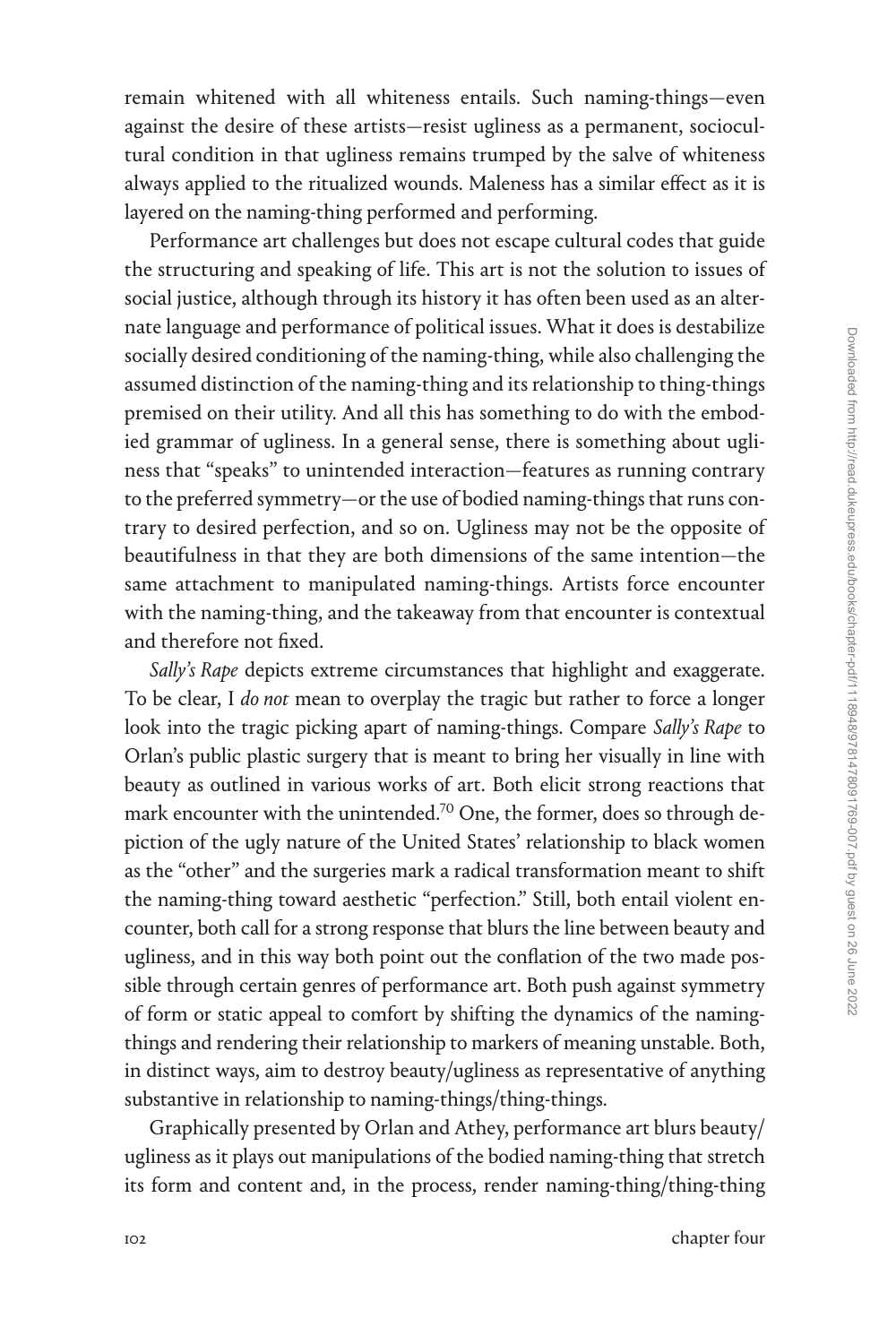exposed and laid out. Kristine Stiles describes the situation with Orlan as such: "Among the most dramatic and troubling performances in the 1990s were Orlan's numerous cosmetic surgeries. These operations, which increasingly threatened the artist's health and well-being, initially were attempts to reconstruct and transform her face and body into a composite of the ideal Western art-historical notions of beauty, and later became pure physical disfigurations."[71](#page--1-0) Not beautiful, nor ugly—instead unsettling, an attack on Christian theological assumptions of wholeness and perfection. The distinction between the frames of beauty and ugliness, to put it another way, is insignificant because both point to the function of performance art to conflate naming-things/thing-things in such a way as to nudge us in the direction of greater awareness of the "constructed" nature of meaning frameworks as fixed and bounded standards. One gets a sense of what I intend to highlight when considering Guillermo Gómez-Peña's description of the work of the performance artist. "Our job," he says, "may be to open up a temporary utopian/dystopian space, a de-militarised zone in which meaningful 'radical' behaviour and progressive thought are hopefully allowed to take place, even if only for the duration of the piece. . . . In this border zone, the distance between 'us' and 'them,' self and other, art and life, becomes blurry and non-specific." And here is the most telling statement: "We do not look for answers; we merely raise impertinent questions."[72](#page--1-0) Continuing this idea, one might say with Athey that there is a conceptual shift away from beauty or ugliness to "realness" and "atrocity," for instance. "In my performance material," Athey reflects, "I am guilty of enhancing my history, situation and surroundings into a perfectly depicted apocalypse, or at least a more vi-sual atrocity."[73](#page--1-0) He cuts; he penetrates. Blood flows covering him and other things, pointing out as it oozes on stage the reality of naming-things as exposed, open, or—as Bakhtin notes—degraded.

What Athey offers is far more graphic and penetrating than what, for instance, video artist Bill Viola provides in *Inverted Birth*—a large video screen within an otherwise empty, dark room.<sup>74</sup> There is no furniture, nothing upon which to sit other than the floor. Those who enter hear the sound of liquid flowing. It is a dark liquid—which could be blood. Viola, the large image of the artist in only a pair of pants, stands staring at those present. He is covered with this liquid; it hits him, affecting his breathing, altering his posture as it pounds him, and limiting his vision as it enters his eyes. The vulnerability of the naming-thing—the manner in which this dark liquid impinges and alters the position, breathing, seeing, and so forth, of the naming-thing—is profound. Yet it is inverted birth in that the final stage is not the naming-thing emerging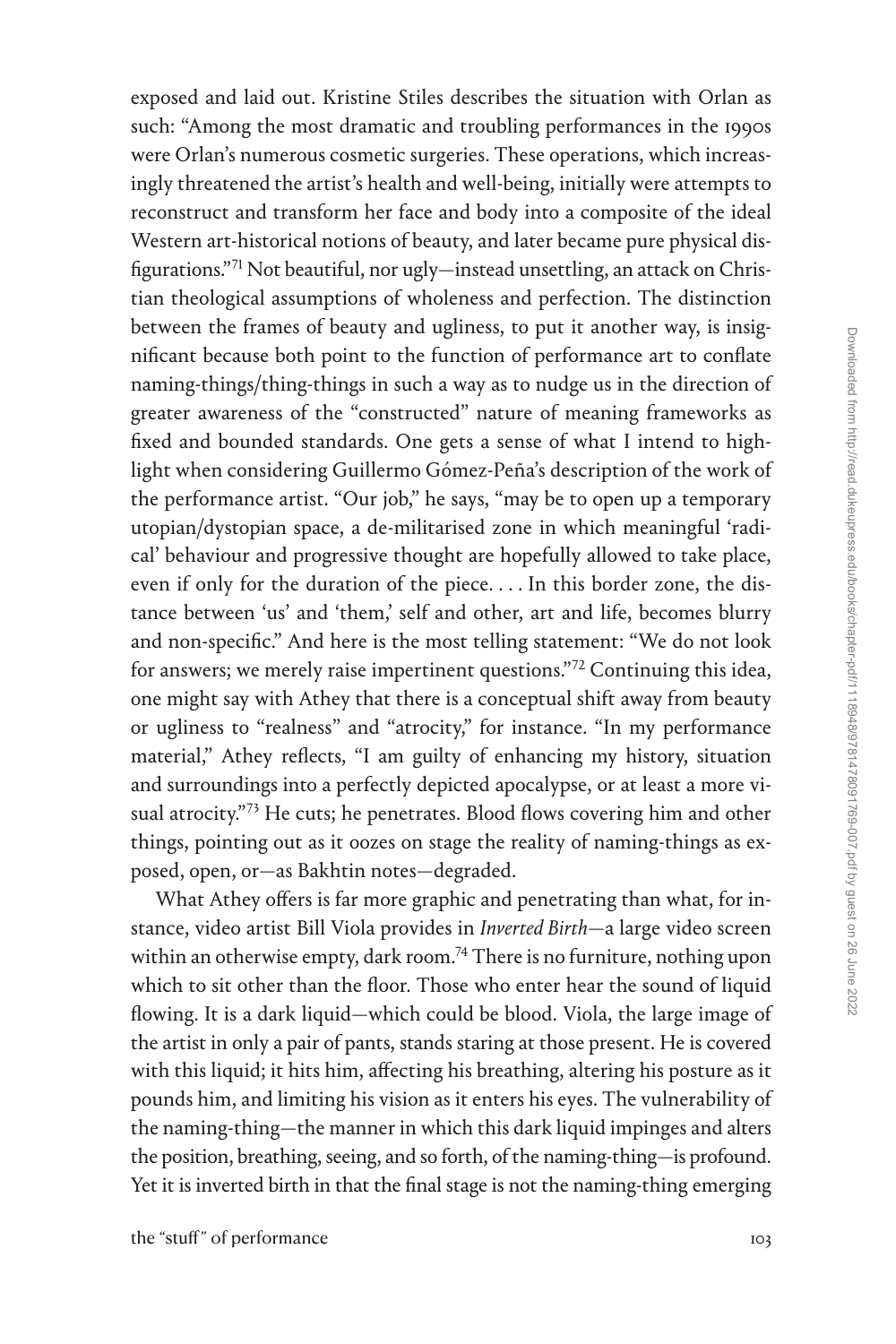into the world covered with a substance both associated with and foreign to the new naming-thing. With time, for viewers who are patient enough to wait, the dark liquid is replaced by a white liquid that does not obscure to the same extent. It moves from darkness to light, and in this way from death to birth. In other words, "the fluids represent the essence of human life: earth, blood, milk, water, air, and the life cycle from birth to death, here inverted into a transformation from darkness to light."[75](#page--1-0) After the shift from dark to light, the liquid flows up and away from Viola, eventually leaving him clean shirtless, light paints unstained, and more closed off than at the beginning. Offered here is the naming-thing affected and influenced by other things (in this case liquids) that impinge and modify positioning in the world. There is an affective component as the figure's composure and comportment alter as the liquid changes from dark to light. This thing—liquid—modifies the naming-thing by altering its perception of itself in relationship to other things—as well as its ability to maintain its posture and stamina as the liquid pounds him. While done within the context of an individual thing encountering another thing, Viola's *The Raft* (2004), extends the model of interplay by bringing multiple naming-things together. The piece involves the coming together of a diverse range of bodied naming-things. They arrange themselves—suggesting a particular type of interaction. And after finding their places, they are bombarded by water at a high pressure. It penetrates their grouping—pushing against and into them, moving them and rearranging them as they brace themselves with and against each other in order to withstand the water pounding them.<sup>76</sup> The porous, somewhat unbounded nature of the bodied naming-thing is further explored by Viola in his Royal Academy of Arts exhibit titled *Life, Death, Rebirth*. In it, Viola's work is juxtaposed to that of Michelangelo, and in this way, it wrestles with the spiritual dimensions of mortality and transcendence across time—all marked out through the presentation and exploration of the body. One piece, *The Messenger* (1996), in particular demands recognition of the open nature of the body, as the body of a man is viewed over time and over against water (representing for Viola both life and death) in which he is submerged. As one stands in front and waits, the viewer sees the body as it seems to blend into the water, becoming little more than the colored wave and movement of the liquid without boundaries secure and certain. This says something about the nature of the human in relationship to other "things"—a relationship that dismisses the utility of rigid distinction and thereby forces a rethinking of what we name with language and what that language falsely establishes as certitude of expression[.77](#page--1-0)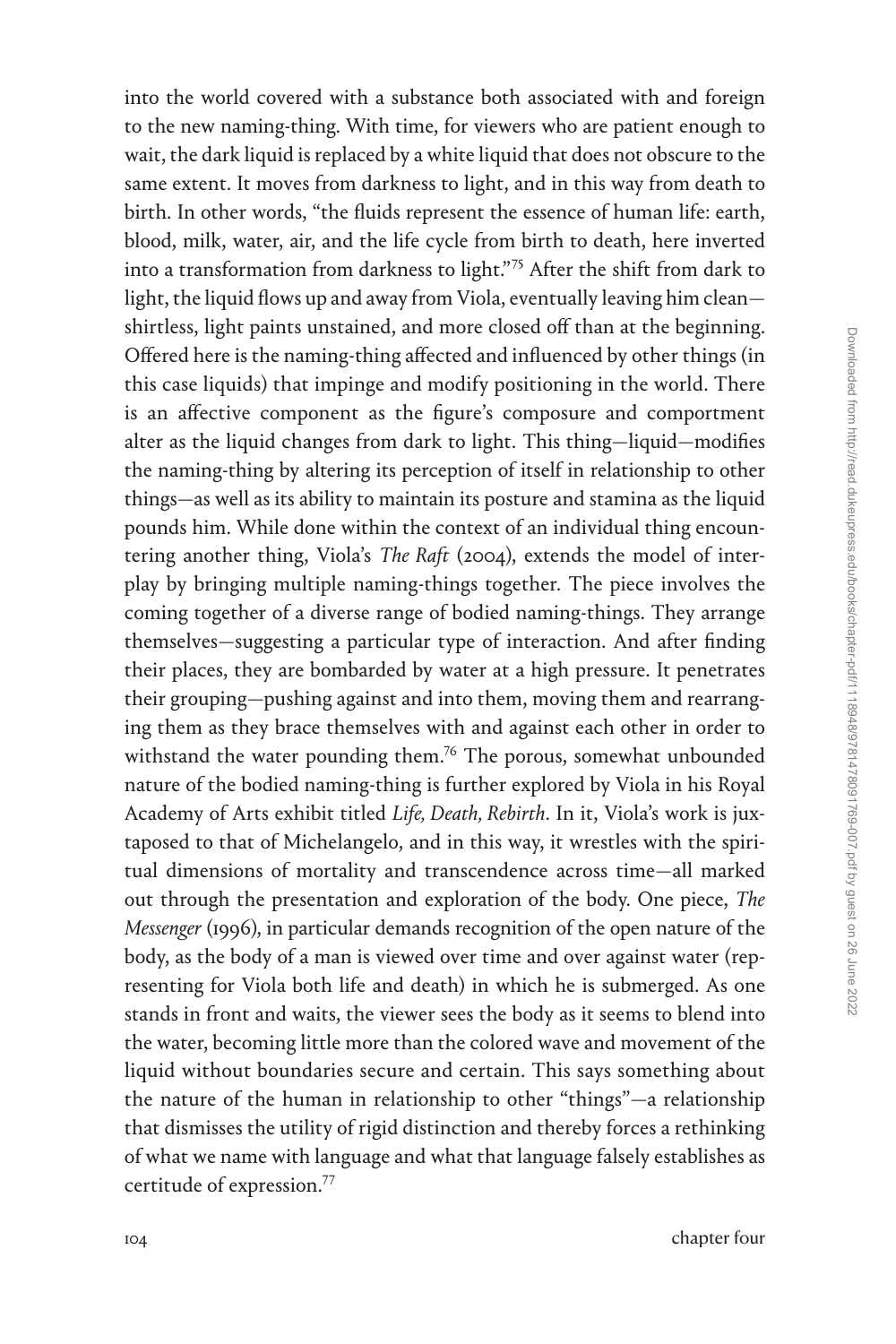From the flow of liquid over the naming-thing and water pounding naming-things, we move to the amplification of the bodied naming-thing as thing-thing in relationship to the work of Yves Klein, who abandoned the traditional tools of the painter. Klein's practice, extending beyond that of Jackson Pollock, removes the brush from the canvas, rethinks what constitutes the brush, and allows the body to hover above the canvas as something more akin to the unconscious guiding the work.<sup>[78](#page--1-0)</sup> Klein took the namingthing as tool as he had naked bodies roll on canvas and in that way spread the blue paint. "They became living brushes," he remarked. "At my direction the flesh itself applied the colour to the surface and with perfect exactness."[79](#page--1-0)

In addition, some performance artists use their work as a way to explore and critique dominant social sensibilities meant to close off naming-things, and they do so by highlighting segments of the population and their behaviors typically critiqued and hidden from public view. Stuart Brisley, for instance, brought into performance art stigmatized addictions such as alcoholism and mental illness. In this way, he challenged societal assumptions concerning normativity of appearance, behavior, and conduct in ways that play off and challenge the grammar of ugliness and beauty. This time it was done through the performance of despised or feared personalities akin to becoming that which is despised in the manner of Orlan and Athey: What is this I am seeing, participating in? This becomes a central question that prompts interrogations both internal and in relationship to other things.

### Discomfort with Things

Artists discussed thus far work with a level of anger, disappointment, and perhaps angst, and they express these affective dimensions in their work. In more graphic and aggressive modes of performance art, bodied namingthings are violently encountered as thing-things open to manipulation and penetration (literally). Anger, disappointment, and angst are presented in a three-dimensional and vibrant manner. The audience, then, is pulled in as both a part of and a party to the emotional twists and turns of the performed naming-thing. One gets a sense of this interplay with the audience when considering performance artist Chris Burden, whose art has included crucifixion not on a cross but on the hood of a car and crawling through broken glass—naked[.80](#page--1-0) His work is illuminating as it sheds further light (think in terms of Owens) on the false distinction between the active naming-thing of the artist and the assumed passively observing naming-things of the viewers. While to some extent the interplay depicted by others in this chapter points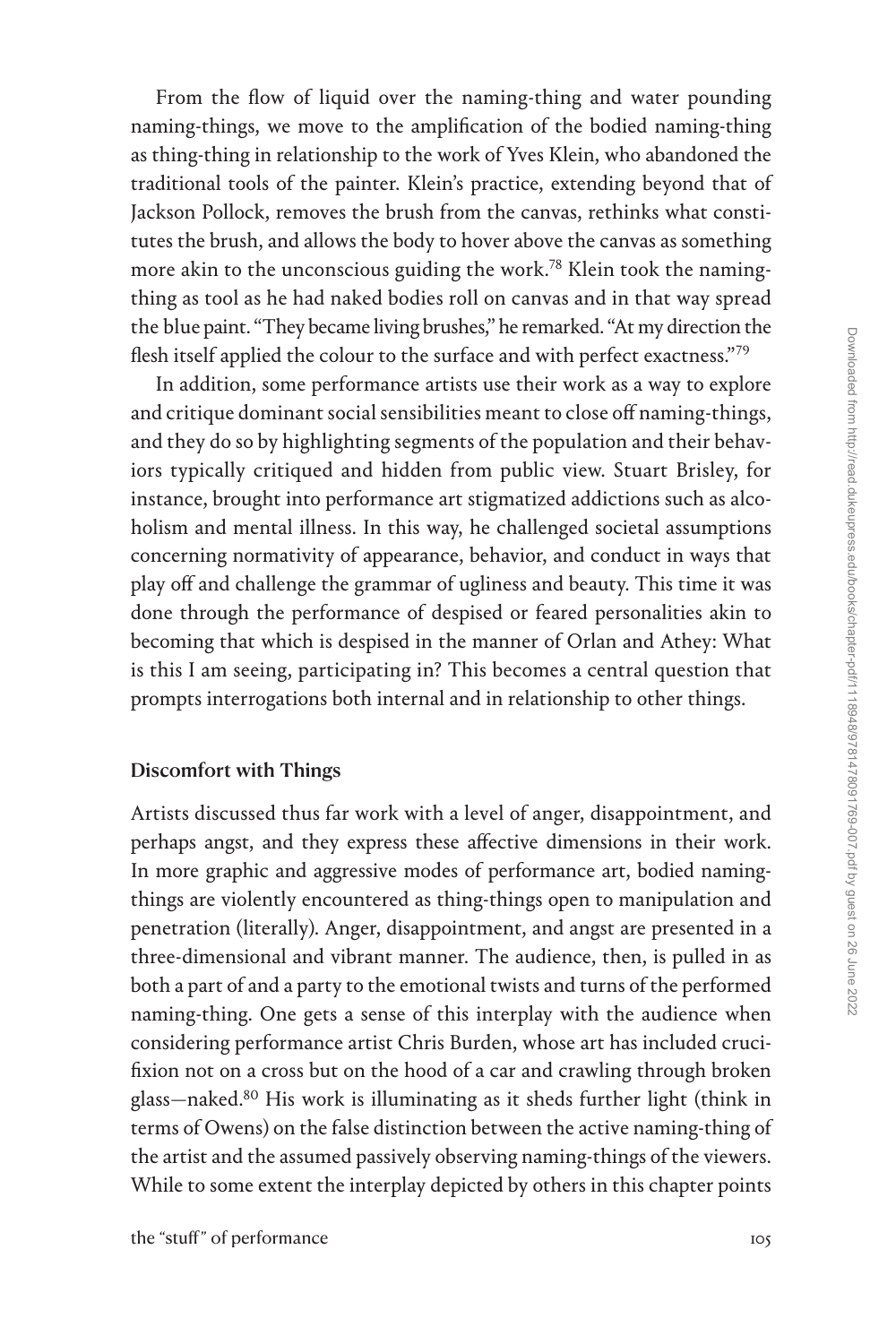in the direction of active engagement, I find something particularly compelling about Burden. As Cynthia Carr writes, "He denies any interest in either pain or transcendence. As he explained in 1975, 'when I use pain or fear in a work, it seems to energize the situation.' That 'situation' was the relationship between him and the audience. It was their fear and distress as much as his that 'energized the situation.' Burden's work examines physical phenomena in their natural context, the land of human error."[81](#page--1-0) There is interaction, a merging of sorts involving various naming-things connected in tense ways and without full knowledge of this encounter. Turning to Burden again, Carr said the following concerning his 1972 piece titled *Jaizu*:

Burden sat facing a gallery door, wearing sunglasses painted black on the inside, so he couldn't see. Spectators were unaware of this. They assumed, then, that he was watching, as they entered one at a time and faced him alone. Just inside the door were two cushions and some marijuana cigarettes. As Burden described it, "many people tried to talk to me, one assaulted me, and one left sobbing hysterically." The artist remained passive, immobile and speechless—the blank slate to whom each visitor gave an identity: judge? shaman? entertainer[?82](#page--1-0)

The action was not always so physically intense and challenging. For instance, Piero Manzoni's *Living Sculpture* in Rome in 1961 involved namingthings he signed—in this way blurring the distinction between the namingthing as producer of art and naming-thing as artistic thing-thing.<sup>83</sup> "Manzoni's Sculpture Viventi," it was noted, "was completed by a declaration of authenticity. A red stamp certified that the subject was a whole work of art for life. A yellow stamp limited the artistic status to a body part, while a green one meant that the individual signed was a work of art under certain circumstances (i.e. only while sleeping or running). Finally, a purple stamp stuck on the receipt of authenticity meant that the service was paid for.["84](#page--1-0) In either Manzoni's *Sculpture Viventi* or Kaprow's *18 Happenings in 6 Parts*, performance as an art movement marked a new pulling at the naming-thing so as to highlight its instability as a distinct "something" in relationship with thing-things, but still the slightest bit distinct. The audience did not simply observe this statement. "Kaprow," observes RoseLee Goldberg, "issued invitations that included the statement 'you will become a part of the happenings; you will simultaneously experience them.' Shortly after this first announcement, some of the same people who had been invited received mysterious plastic envelopes containing bits of paper, photographs, wood, painted fragments and cut-out figures. They were also given a vague idea of what to expect: